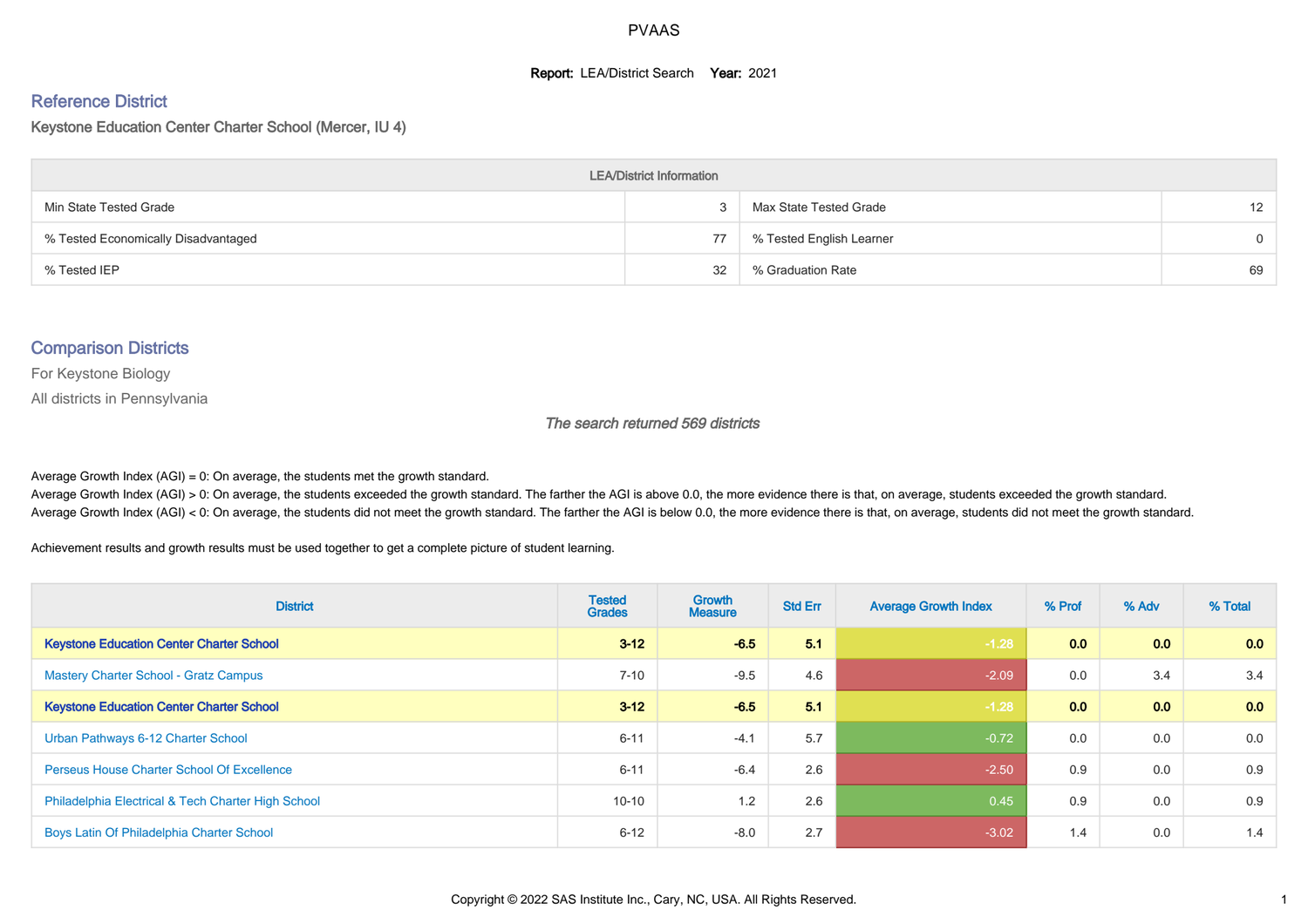| <b>District</b>                                                       | <b>Tested</b><br><b>Grades</b> | Growth<br><b>Measure</b> | <b>Std Err</b> | <b>Average Growth Index</b> | % Prof | % Adv   | % Total |
|-----------------------------------------------------------------------|--------------------------------|--------------------------|----------------|-----------------------------|--------|---------|---------|
| <b>Keystone Education Center Charter School</b>                       | $3 - 12$                       | $-6.5$                   | 5.1            | $-1.28$                     | 0.0    | 0.0     | 0.0     |
| <b>Chester-Upland School District</b>                                 | $3 - 11$                       | $-3.6$                   | 2.6            | $-1.38$                     | 1.6    | 0.0     | 1.6     |
| <b>Aliquippa School District</b>                                      | $3 - 11$                       | $-20.0$                  | 3.6            | $-5.54$                     | 1.7    | $0.0\,$ | 1.7     |
| <b>Innovative Arts Academy Charter School</b>                         | $6 - 11$                       | $-7.2$                   | 2.5            | $-2.83$                     | 2.0    | 0.0     | $2.0\,$ |
| <b>Chester Charter Scholars Academy Charter School</b>                | $3 - 12$                       | $-6.2$                   | 3.3            | $-1.88$                     | 2.2    | 0.0     | 2.2     |
| La Academia Partnership Charter School                                | $6 - 11$                       | $-15.5$                  | 5.7            | $-2.70$                     | 2.3    | 0.0     | 2.3     |
| People For People Charter School                                      | $3 - 12$                       | 6.4                      | 5.6            | 1.15                        | 2.4    | $0.0\,$ | 2.4     |
| <b>Universal Audenried Charter School</b>                             | $9 - 11$                       | $-3.8$                   | 2.5            | $-1.53$                     | 3.0    | 0.5     | $3.5\,$ |
| <b>Sto-Rox School District</b>                                        | $3 - 10$                       | $-7.0$                   | 3.5            | $-1.99$                     | 3.2    | 0.0     | $3.2\,$ |
| <b>York City School District</b>                                      | $3 - 12$                       | $-17.7$                  | 1.8            | $-10.05$                    | 3.2    | 0.7     | $3.9\,$ |
| <b>Tech Freire Charter School</b>                                     | $9 - 11$                       | 0.7                      | 2.5            | 0.27                        | 3.6    | 0.0     | 3.6     |
| <b>Turkeyfoot Valley Area School District</b>                         | $3 - 12$                       | $-15.4$                  | 5.8            | $-2.66$                     | 3.8    | $3.8\,$ | 7.6     |
| <b>Clairton City School District</b>                                  | $3 - 11$                       | $-1.6$                   | 5.0            | $-0.32$                     | 3.8    | 0.5     | 4.4     |
| Aspira Bilingual Cyber Charter School                                 | $3 - 11$                       | 5.1                      | 5.8            | 0.87                        | 4.8    | $0.0\,$ | 4.8     |
| Propel Charter School - Braddock Hills                                | $3 - 11$                       | $-2.1$                   | 3.3            | $-0.63$                     | 4.8    | 3.2     | 8.1     |
| Morrisville Borough School District                                   | $3 - 11$                       | $-13.1$                  | 3.7            | $-3.52$                     | 4.9    | 1.6     | 6.6     |
| <b>Claysburg-Kimmel School District</b>                               | $3 - 11$                       | $-1.2$                   | 5.2            | $-0.22$                     | 5.0    | 0.0     | $5.0\,$ |
| <b>Belmont Charter School</b>                                         | $3 - 10$                       | 2.2                      | 3.4            | 0.64                        | 5.3    | 1.8     | $7.0\,$ |
| <b>West Side CTC</b>                                                  | $9 - 10$                       | $-32.0$                  | 3.9            | $-8.16$                     | 5.9    | 0.0     | 5.9     |
| <b>Allentown City School District</b>                                 | $3 - 12$                       | $-16.9$                  | 1.4            | $-12.37$                    | 5.9    | 0.4     | 6.3     |
| <b>Harrisburg City School District</b>                                | $3 - 11$                       | $-0.2$                   | 2.0            | $-0.11$                     | 6.0    | 2.0     | $8.0\,$ |
| Preparatory Charter School Of Mathematics, Science, Tech, And Careers | $9 - 10$                       | $-5.1$                   | 2.5            | $-2.03$                     | 6.3    | 1.4     | 7.7     |
| Lincoln Leadership Academy Charter School                             | $3 - 12$                       | $-7.4$                   | 3.7            | $-1.99$                     | 6.4    | 2.1     | 8.5     |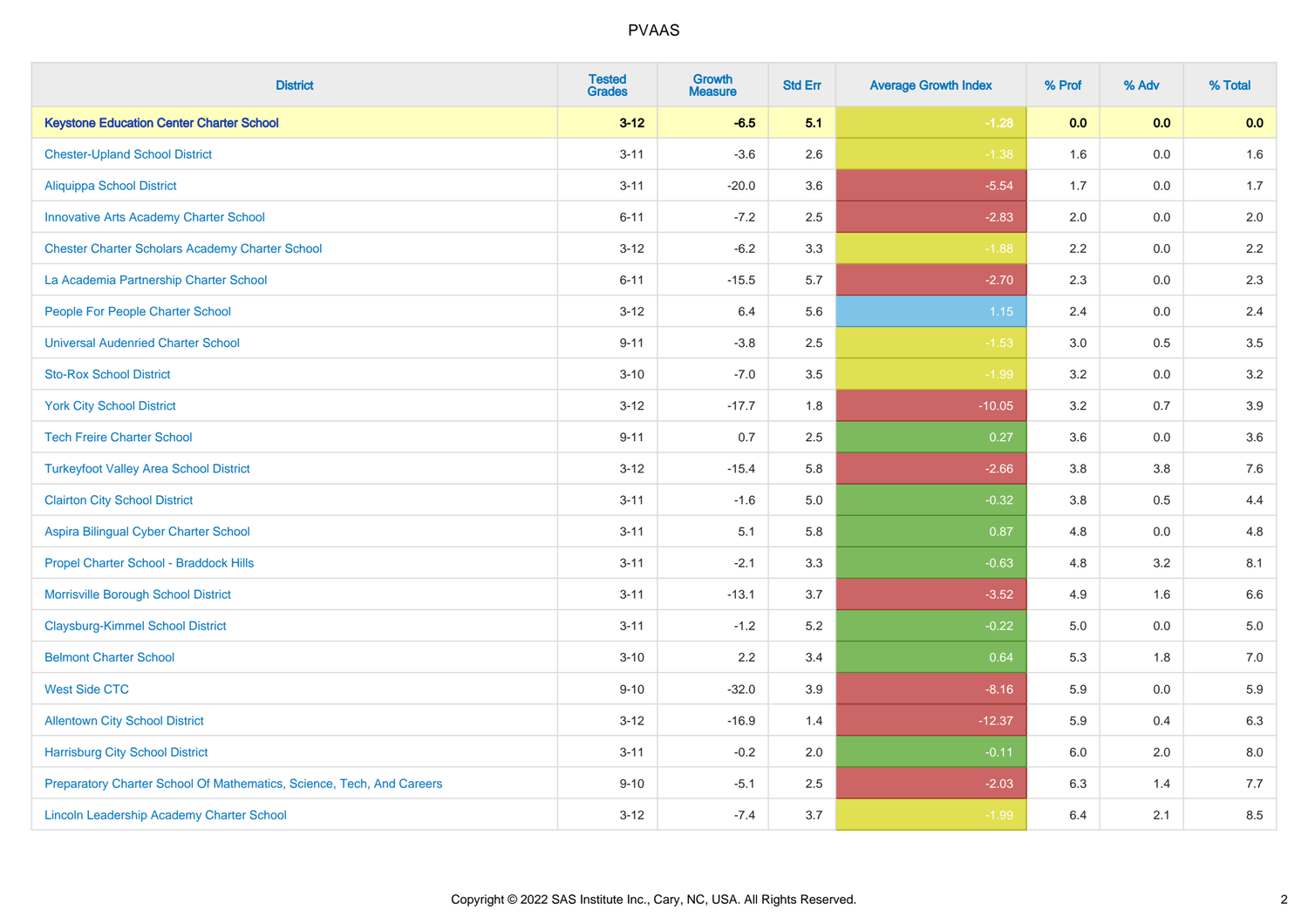| <b>District</b>                                   | <b>Tested</b><br><b>Grades</b> | <b>Growth</b><br><b>Measure</b> | <b>Std Err</b> | <b>Average Growth Index</b> | % Prof | % Adv   | % Total |
|---------------------------------------------------|--------------------------------|---------------------------------|----------------|-----------------------------|--------|---------|---------|
| <b>Keystone Education Center Charter School</b>   | $3 - 12$                       | $-6.5$                          | 5.1            | $-1.28$                     | 0.0    | 0.0     | 0.0     |
| <b>Lawrence County CTC</b>                        | $10 - 11$                      | $-9.8$                          | 3.7            | $-2.68$                     | 7.3    | 0.0     | 7.3     |
| <b>Propel Charter School-Homestead</b>            | $3 - 11$                       | $-5.0$                          | 3.9            | $-1.27$                     | 7.3    | 0.0     | 7.3     |
| Dr Robert Ketterer Charter School Inc             | $6 - 12$                       | 7.1                             | 4.3            | 1.66                        | $7.3$  | 1.7     | 9.0     |
| <b>Propel Charter School-Montour</b>              | $3 - 10$                       | $-3.4$                          | 3.6            | $-0.93$                     | 7.7    | 0.0     | 7.7     |
| <b>Blacklick Valley School District</b>           | $3 - 11$                       | $-0.9$                          | 3.9            | $-0.23$                     | 7.7    | 7.7     | 15.4    |
| <b>Executive Education Academy Charter School</b> | $3 - 10$                       | $-14.6$                         | 3.0            | $-4.81$                     | 8.5    | 1.2     | 9.8     |
| <b>Tacony Academy Charter School</b>              | $3 - 11$                       | $-12.9$                         | 3.3            | $-3.90$                     | 8.6    | 1.4     | 10.0    |
| <b>Esperanza Cyber Charter School</b>             | $3 - 11$                       | 7.1                             | 6.1            | 1.15                        | 8.8    | 2.9     | 11.8    |
| <b>Lancaster School District</b>                  | $3 - 12$                       | $-10.0$                         | 1.4            | $-7.22$                     | 9.0    | 3.9     | 12.8    |
| <b>Farrell Area School District</b>               | $3 - 11$                       | $-1.9$                          | 4.2            | $-0.44$                     | 9.3    | 11.6    | 20.9    |
| <b>Big Beaver Falls Area School District</b>      | $3 - 11$                       | $-17.9$                         | 2.8            | $-6.27$                     | 9.4    | 2.8     | 12.2    |
| <b>Shade-Central City School District</b>         | $3 - 11$                       | $-14.6$                         | 4.0            | $-3.68$                     | 9.6    | 0.0     | 9.6     |
| Community Academy Of Philadelphia Charter School  | $3 - 11$                       | 0.1                             | 2.6            | 0.06                        | 9.7    | 2.6     | 12.4    |
| <b>KIPP Dubois Charter School</b>                 | $9 - 10$                       | $-3.0$                          | 3.1            | $-0.95$                     | 10.0   | 0.0     | 10.0    |
| <b>Woodland Hills School District</b>             | $3 - 12$                       | $-4.2$                          | 2.5            | $-1.66$                     | 10.1   | 1.4     | 11.5    |
| Mastery Charter School - Shoemaker Campus         | $7 - 10$                       | $-2.3$                          | 2.8            | $-0.81$                     | 10.1   | 3.7     | 13.8    |
| <b>Greater Johnstown School District</b>          | $3 - 11$                       | $-3.5$                          | 2.4            | $-1.45$                     | 10.3   | 1.3     | 11.5    |
| <b>Sugar Valley Rural Charter School</b>          | $3 - 11$                       | $-3.6$                          | 3.7            | $-0.98$                     | 10.3   | $0.0\,$ | 10.3    |
| Norristown Area School District                   | $3 - 12$                       | $-25.4$                         | 1.7            | $-15.35$                    | 10.6   | 1.8     | 12.4    |
| New Kensington-Arnold School District             | $3 - 11$                       | $-5.8$                          | 3.2            | $-1.80$                     | 10.8   | 1.2     | 12.0    |
| <b>Tussey Mountain School District</b>            | $3 - 12$                       | $-13.0$                         | 3.3            | $-3.93$                     | 11.1   | 3.2     | 14.3    |
| <b>Cornell School District</b>                    | $3 - 11$                       | $-5.5$                          | 4.6            | $-1.20$                     | 11.3   | 3.2     | 14.5    |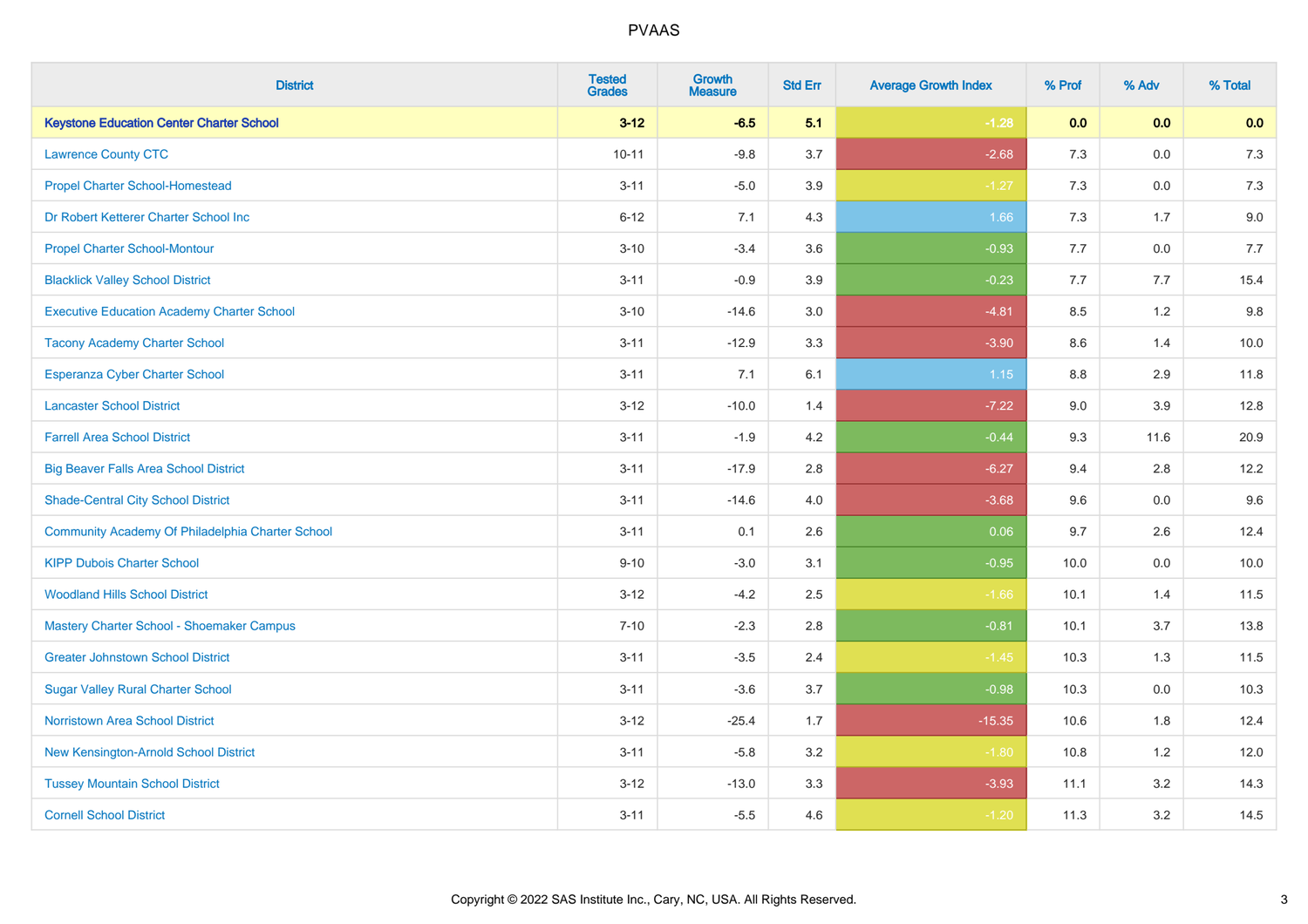| <b>District</b>                                 | <b>Tested</b><br><b>Grades</b> | <b>Growth</b><br><b>Measure</b> | <b>Std Err</b> | <b>Average Growth Index</b> | % Prof | % Adv   | % Total |
|-------------------------------------------------|--------------------------------|---------------------------------|----------------|-----------------------------|--------|---------|---------|
| <b>Keystone Education Center Charter School</b> | $3 - 12$                       | $-6.5$                          | 5.1            | $-1.28$                     | 0.0    | 0.0     | 0.0     |
| <b>Tulpehocken Area School District</b>         | $3 - 12$                       | 1.0                             | 4.9            | 0.20                        | 11.5   | 23.1    | 34.6    |
| <b>Hanover Area School District</b>             | $3 - 11$                       | $-14.7$                         | 4.7            | $-3.13$                     | 12.1   | 3.0     | 15.2    |
| Multicultural Academy Charter School            | $9 - 11$                       | 6.0                             | 3.4            | 1.77                        | 12.3   | $0.0\,$ | 12.3    |
| <b>Muhlenberg School District</b>               | $3 - 10$                       | $-17.8$                         | 1.9            | $-9.34$                     | 12.4   | 4.6     | 17.0    |
| <b>Redbank Valley School District</b>           | $3 - 11$                       | $-7.5$                          | 3.1            | $-2.41$                     | 12.4   | 10.6    | 23.1    |
| <b>Mastery Charter School - Thomas Campus</b>   | $3 - 10$                       | 7.9                             | 5.7            | 1.39                        | 12.5   | 0.0     | 12.5    |
| <b>Mcguffey School District</b>                 | $3 - 11$                       | $-12.1$                         | 3.0            | $-4.06$                     | 12.8   | 5.9     | 18.6    |
| <b>Coatesville Area School District</b>         | $3 - 11$                       | $-9.5$                          | 1.6            | $-5.81$                     | 12.8   | 3.3     | 16.2    |
| <b>Washington School District</b>               | $3 - 11$                       | $-15.9$                         | 2.9            | $-5.44$                     | 12.9   | 1.7     | 14.7    |
| <b>Sharon City School District</b>              | $3 - 11$                       | $-6.5$                          | 2.3            | $-2.79$                     | 13.1   | 5.0     | 18.1    |
| Lackawanna Trail School District                | $3 - 10$                       | $-11.0$                         | 3.3            | $-3.35$                     | 13.1   | 18.0    | 31.2    |
| <b>Erie City School District</b>                | $3 - 12$                       | $-4.5$                          | 1.4            | $-3.09$                     | 13.4   | 6.7     | 20.1    |
| <b>Canton Area School District</b>              | $3 - 11$                       | 8.4                             | 2.9            | 2.92                        | 13.8   | 23.0    | 36.8    |
| <b>Bristol Township School District</b>         | $3 - 11$                       | $-7.4$                          | 1.4            | $-5.32$                     | 13.8   | 4.6     | 18.4    |
| <b>Steelton-Highspire School District</b>       | $3 - 11$                       | $-5.3$                          | 3.2            | $-1.65$                     | 13.9   | 0.0     | 13.9    |
| <b>William Penn School District</b>             | $3 - 12$                       | 7.0                             | 1.9            | 3.61                        | 14.0   | 7.2     | 21.3    |
| <b>Wilkes-Barre Area School District</b>        | $3 - 11$                       | $-12.4$                         | 2.4            | $-5.18$                     | 14.2   | 3.7     | 17.9    |
| Esperanza Academy Charter School                | $4 - 11$                       | 2.1                             | 2.1            | 1.01                        | 14.2   | 3.6     | 17.8    |
| <b>Shenandoah Valley School District</b>        | $3 - 11$                       | $-4.5$                          | 3.5            | $-1.29$                     | 14.3   | 0.0     | 14.3    |
| Hope For Hyndman Charter School                 | $3 - 11$                       | 5.1                             | 5.8            | 0.88                        | 14.3   | 7.1     | 21.4    |
| <b>Rochester Area School District</b>           | $3 - 11$                       | $-5.7$                          | 3.9            | $-1.45$                     | 14.9   | 2.1     | 17.0    |
| <b>Dunmore School District</b>                  | $3 - 11$                       | $-12.2$                         | 2.7            | $-4.51$                     | 15.0   | 5.3     | 20.4    |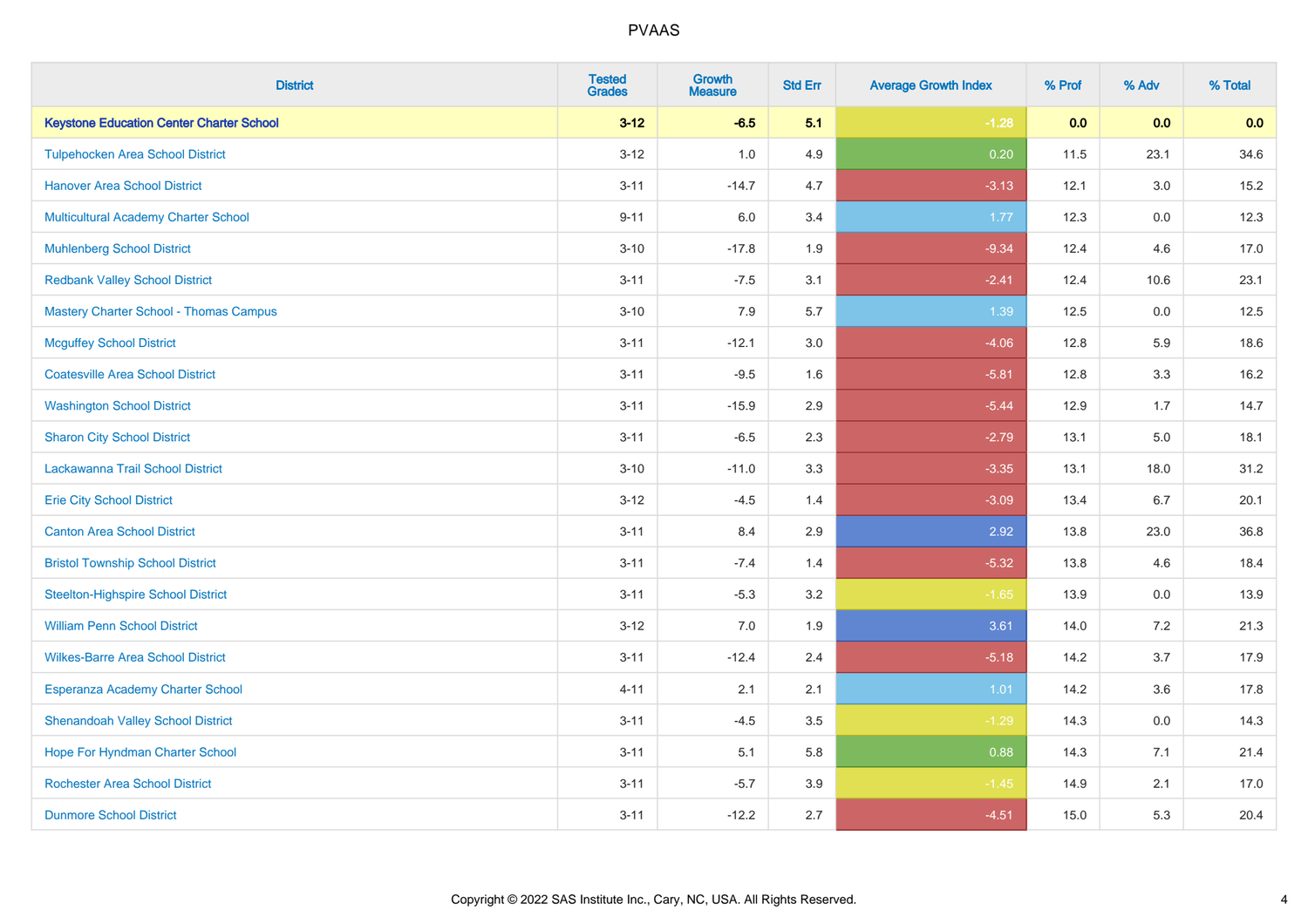| <b>District</b>                                 | <b>Tested</b><br><b>Grades</b> | <b>Growth</b><br><b>Measure</b> | <b>Std Err</b> | <b>Average Growth Index</b> | % Prof | % Adv   | % Total |
|-------------------------------------------------|--------------------------------|---------------------------------|----------------|-----------------------------|--------|---------|---------|
| <b>Keystone Education Center Charter School</b> | $3 - 12$                       | $-6.5$                          | 5.1            | $-1.28$                     | 0.0    | 0.0     | 0.0     |
| <b>Greater Nanticoke Area School District</b>   | $3 - 12$                       | $-6.8$                          | 2.6            | $-2.58$                     | 15.2   | $8.9\,$ | 24.1    |
| <b>Lebanon School District</b>                  | $3 - 11$                       | $-1.2$                          | 1.9            | $-0.63$                     | 15.2   | 6.4     | 21.6    |
| Imhotep Institute Charter High School           | $9 - 11$                       | $-17.6$                         | 5.8            | $-3.03$                     | 15.4   | $0.0\,$ | 15.4    |
| <b>West Mifflin Area School District</b>        | $3 - 12$                       | $-11.9$                         | 2.5            | $-4.77$                     | 15.9   | 4.0     | 19.9    |
| <b>City CHS</b>                                 | $10 - 11$                      | $-5.6$                          | 2.4            | $-2.34$                     | 15.9   | 1.5     | 17.4    |
| <b>Burgettstown Area School District</b>        | $3 - 11$                       | $-11.2$                         | 3.2            | $-3.46$                     | 16.0   | 2.7     | 18.7    |
| <b>MaST Community Charter School II</b>         | $3 - 10$                       | 1.4                             | 3.0            | 0.45                        | 16.1   | 4.6     | 20.7    |
| <b>Pittsburgh School District</b>               | $3 - 11$                       | $-13.0$                         | 1.1            | $-12.25$                    | 16.1   | 6.5     | 22.6    |
| Philadelphia City School District               | $3 - 12$                       | $-7.8$                          | 0.6            | $-13.43$                    | 16.4   | 6.5     | 22.9    |
| <b>Fannett-Metal School District</b>            | $3 - 11$                       | $-22.3$                         | 4.8            | $-4.65$                     | 16.4   | 6.6     | 23.0    |
| <b>Achievement House Charter School</b>         | $7 - 11$                       | $-8.2$                          | 3.6            | $-2.28$                     | 16.7   | 2.8     | 19.4    |
| <b>Reading School District</b>                  | $3 - 11$                       | 4.3                             | 1.2            | 3.71                        | 16.8   | $6.0\,$ | 22.8    |
| <b>Williams Valley School District</b>          | $3 - 11$                       | 2.6                             | 3.7            | 0.69                        | 17.0   | 5.1     | 22.0    |
| <b>Columbia Borough School District</b>         | $3 - 12$                       | $-1.1$                          | 3.6            | $-0.31$                     | 17.2   | 1.7     | 19.0    |
| <b>New Castle Area School District</b>          | $3 - 12$                       | $-13.6$                         | 2.3            | $-5.99$                     | 17.6   | 2.0     | 19.5    |
| Jefferson County-Dubois AVTS                    | $9 - 11$                       | $-11.7$                         | 3.1            | $-3.72$                     | 17.6   | 2.8     | 20.4    |
| <b>Shanksville-Stonycreek School District</b>   | $3 - 10$                       | $-8.6$                          | 5.5            | $-1.55$                     | 17.6   | 23.5    | 41.2    |
| <b>Carmichaels Area School District</b>         | $3 - 10$                       | $-7.0$                          | 3.1            | $-2.30$                     | 17.8   | 9.6     | 27.4    |
| <b>Union School District</b>                    | $3 - 12$                       | 2.5                             | 3.7            | 0.69                        | 17.9   | 10.4    | 28.4    |
| <b>Central Fulton School District</b>           | $3 - 11$                       | $-13.3$                         | 3.2            | $-4.20$                     | 18.1   | 9.7     | 27.8    |
| <b>Tidioute Community Charter School</b>        | $3 - 11$                       | 0.8                             | 4.4            | 0.19                        | 18.1   | $6.9\,$ | 25.0    |
| <b>Williamsport Area School District</b>        | $3 - 11$                       | $-11.7$                         | 1.4            | $-8.29$                     | 18.2   | 10.5    | 28.7    |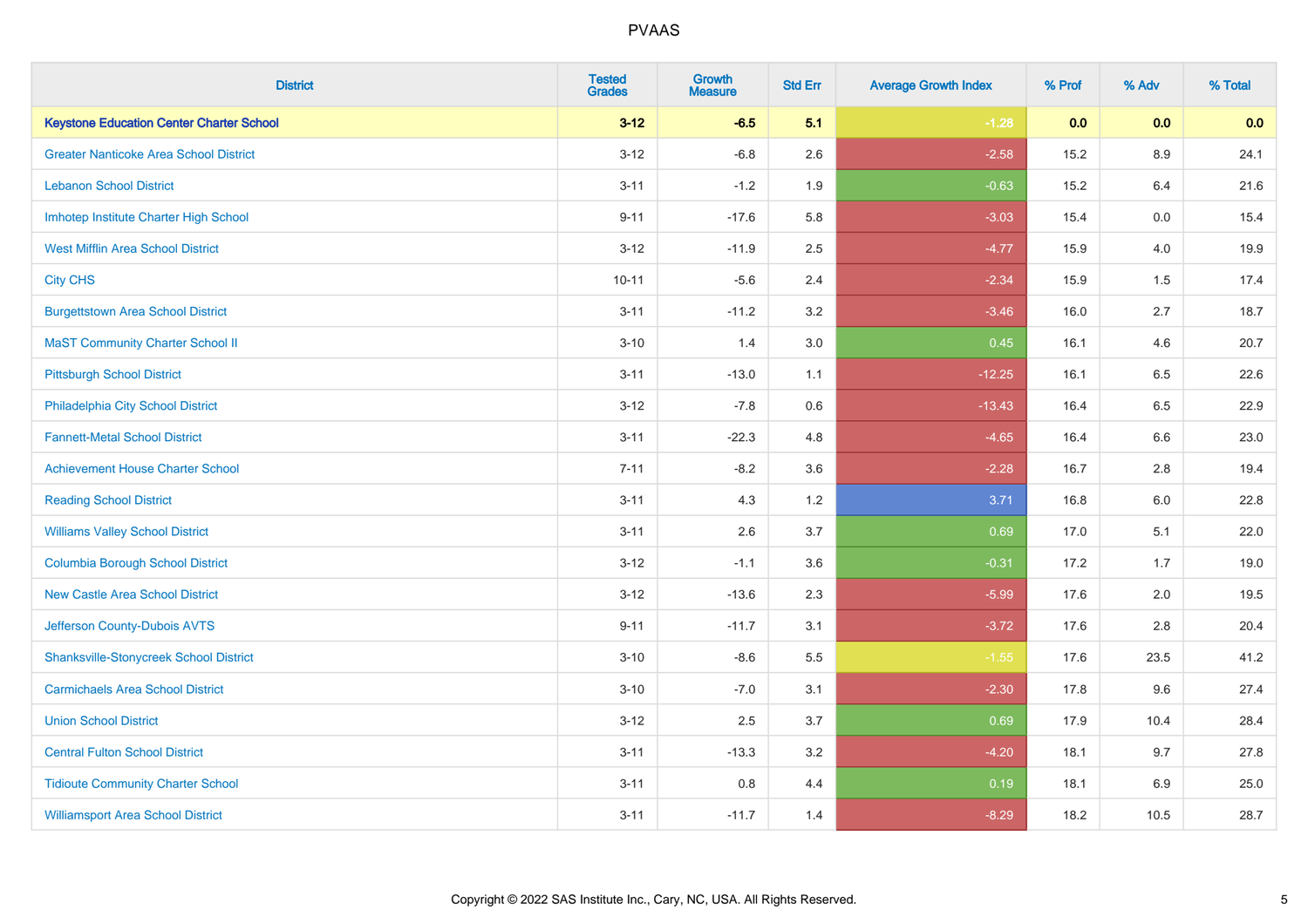| <b>District</b>                                 | <b>Tested</b><br><b>Grades</b> | <b>Growth</b><br><b>Measure</b> | <b>Std Err</b> | <b>Average Growth Index</b> | % Prof | % Adv   | % Total |
|-------------------------------------------------|--------------------------------|---------------------------------|----------------|-----------------------------|--------|---------|---------|
| <b>Keystone Education Center Charter School</b> | $3 - 12$                       | $-6.5$                          | 5.1            | $-1.28$                     | 0.0    | 0.0     | 0.0     |
| <b>Mount Carmel Area School District</b>        | $3 - 11$                       | $-7.9$                          | 2.3            | $-3.38$                     | 18.2   | 4.4     | 22.6    |
| <b>Dauphin County Technical School</b>          | $9 - 11$                       | $-3.9$                          | 2.3            | $-1.67$                     | 18.3   | 11.1    | 29.3    |
| <b>Frazier School District</b>                  | $3 - 11$                       | $-18.9$                         | 3.4            | $-5.49$                     | 18.3   | 1.4     | 19.7    |
| <b>Penn Hills School District</b>               | $3 - 11$                       | 0.0                             | 2.4            | 0.02                        | 18.4   | 7.1     | 25.6    |
| <b>Punxsutawney Area School District</b>        | $3 - 11$                       | 15.8                            | 2.7            | 5.83                        | 18.6   | 29.0    | 47.6    |
| <b>Southeast Delco School District</b>          | $3 - 10$                       | 3.9                             | 3.5            | 1.12                        | 18.6   | 3.4     | 22.0    |
| Northern Lebanon School District                | $3 - 11$                       | $-0.7$                          | 2.3            | $-0.29$                     | 18.8   | 6.8     | 25.6    |
| <b>Forest Area School District</b>              | $3 - 11$                       | $-1.8$                          | 4.7            | $-0.37$                     | 18.9   | 15.1    | 34.0    |
| Susquehanna Township School District            | $3 - 12$                       | 3.9                             | 2.7            | 1.45                        | 19.0   | 13.1    | 32.0    |
| <b>Pottstown School District</b>                | $3 - 12$                       | 2.0                             | 2.2            | 0.88                        | 19.4   | 6.2     | 25.6    |
| <b>Central Cambria School District</b>          | $3 - 11$                       | $-12.7$                         | 2.3            | $-5.61$                     | 19.4   | 7.4     | 26.9    |
| Jim Thorpe Area School District                 | $3 - 11$                       | $-10.9$                         | 2.4            | $-4.48$                     | 19.5   | $6.0\,$ | 25.5    |
| <b>Columbia-Montour AVTS</b>                    | $9 - 10$                       | $-7.1$                          | 2.8            | $-2.52$                     | 19.5   | 3.2     | 22.7    |
| <b>Shamokin Area School District</b>            | $3 - 11$                       | $-2.6$                          | 2.5            | $-1.06$                     | 19.6   | $9.8\,$ | 29.3    |
| <b>Carbon Career &amp; Technical Institute</b>  | $9 - 11$                       | $-9.3$                          | 3.2            | $-2.92$                     | 19.6   | 2.2     | 21.7    |
| Pennsylvania Distance Learning Charter School   | $3 - 12$                       | 6.8                             | 3.4            | 1.99                        | 19.8   | 6.2     | 25.9    |
| <b>Mount Union Area School District</b>         | $3 - 10$                       | $-2.5$                          | 2.8            | $-0.89$                     | 19.8   | 5.8     | 25.6    |
| <b>Scranton School District</b>                 | $3 - 12$                       | $-10.1$                         | 2.5            | $-4.04$                     | 20.0   | 7.7     | 27.7    |
| Lehigh Valley Academy Regional Charter School   | $3 - 11$                       | $-5.9$                          | 3.0            | $-1.98$                     | 20.0   | 7.7     | 27.7    |
| <b>Blairsville-Saltsburg School District</b>    | $3 - 11$                       | $-7.5$                          | 2.8            | $-2.67$                     | 20.1   | 8.2     | 28.3    |
| <b>Brentwood Borough School District</b>        | $3 - 11$                       | 1.3                             | 3.0            | 0.44                        | 20.2   | 16.0    | 36.2    |
| North Schuylkill School District                | $3 - 11$                       | $-4.7$                          | 2.2            | $-2.16$                     | 20.2   | 11.7    | 31.9    |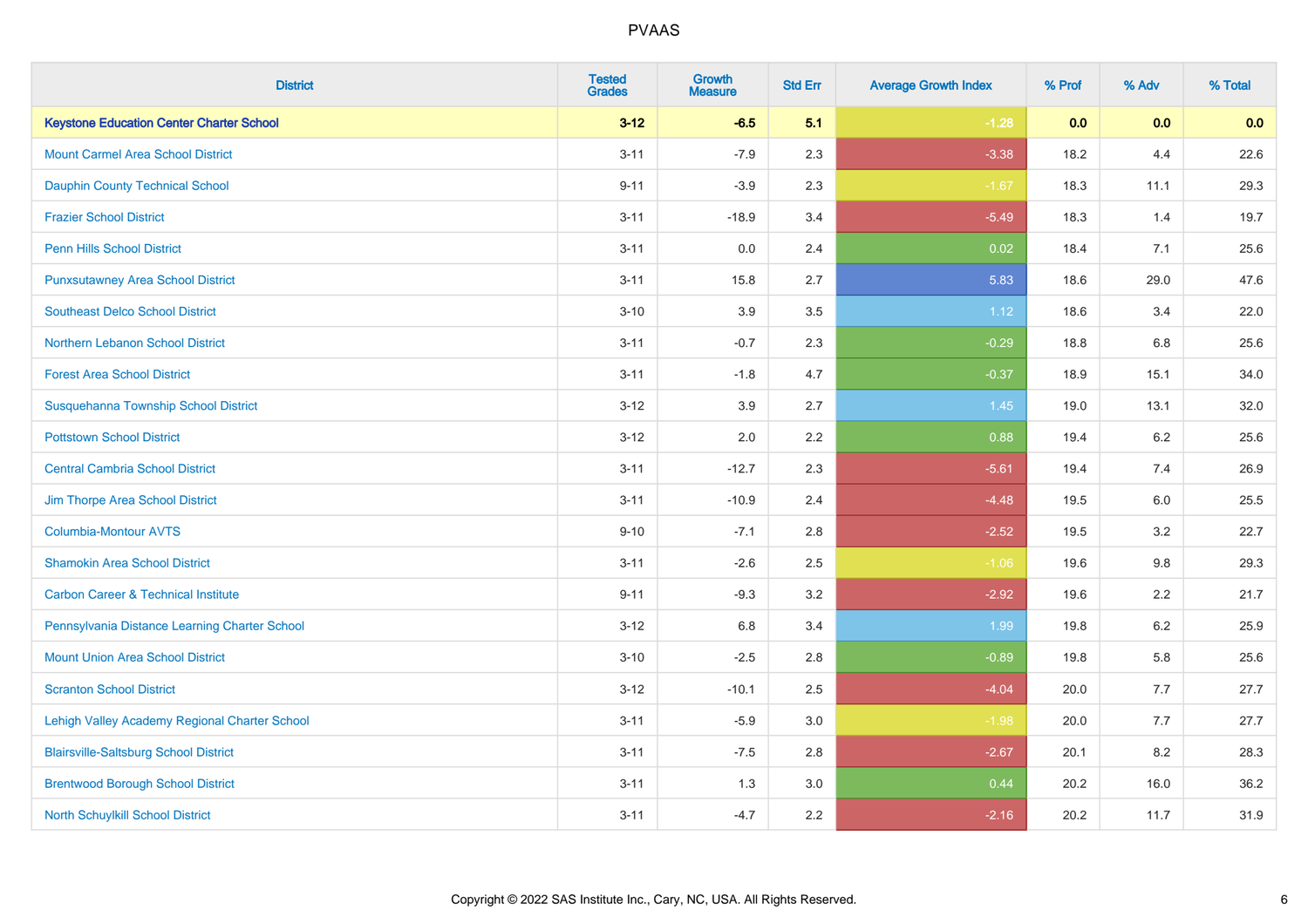| <b>District</b>                                 | <b>Tested</b><br><b>Grades</b> | <b>Growth</b><br><b>Measure</b> | <b>Std Err</b> | <b>Average Growth Index</b> | % Prof | % Adv   | % Total |
|-------------------------------------------------|--------------------------------|---------------------------------|----------------|-----------------------------|--------|---------|---------|
| <b>Keystone Education Center Charter School</b> | $3 - 12$                       | $-6.5$                          | 5.1            | $-1.28$                     | 0.0    | 0.0     | 0.0     |
| <b>Westinghouse Arts Academy Charter School</b> | $9 - 10$                       | $-6.0$                          | 3.3            | $-1.81$                     | 20.2   | $8.9\,$ | 29.1    |
| Meyersdale Area School District                 | $3 - 11$                       | $-16.1$                         | 3.3            | $-4.94$                     | 20.3   | 5.8     | 26.1    |
| <b>Wattsburg Area School District</b>           | $3 - 11$                       | 1.0                             | 2.7            | 0.36                        | 20.4   | 12.4    | 32.7    |
| <b>Bethlehem Area School District</b>           | $3 - 11$                       | $-4.5$                          | 1.1            | $-3.91$                     | 20.4   | 11.3    | 31.7    |
| <b>Hazleton Area School District</b>            | $3 - 11$                       | 6.0                             | 1.6            | 3.85                        | 20.5   | 9.0     | 29.5    |
| <b>Mastery Charter School - Pickett Campus</b>  | $6 - 10$                       | 2.7                             | 4.2            | 0.65                        | 20.6   | 0.0     | 20.6    |
| <b>Chartiers Valley School District</b>         | $3 - 11$                       | $-9.1$                          | 2.1            | $-4.23$                     | 20.7   | 17.4    | 38.0    |
| <b>Riverside School District</b>                | $3 - 11$                       | $-6.2$                          | 2.7            | $-2.33$                     | 20.8   | 17.0    | 37.7    |
| <b>Shikellamy School District</b>               | $3 - 10$                       | $-8.3$                          | 2.4            | $-3.42$                     | 20.8   | 18.5    | 39.2    |
| Pennsylvania Cyber Charter School               | $3 - 11$                       | 0.6                             | 1.5            | 0.37                        | 20.8   | 8.1     | 28.9    |
| <b>Laurel Highlands School District</b>         | $3 - 11$                       | $-3.8$                          | 2.3            | $-1.63$                     | 20.9   | 14.6    | 35.4    |
| <b>Antietam School District</b>                 | $3 - 10$                       | $-9.5$                          | 3.7            | $-2.57$                     | 20.9   | $1.5\,$ | 22.4    |
| <b>Trinity Area School District</b>             | $3 - 11$                       | $-8.7$                          | 1.8            | $-4.87$                     | 20.9   | 9.8     | 30.8    |
| <b>East Allegheny School District</b>           | $3 - 11$                       | $-6.4$                          | 3.0            | $-2.11$                     | 21.0   | 7.4     | 28.4    |
| <b>Somerset Area School District</b>            | $3 - 11$                       | $-7.6$                          | 2.4            | $-3.17$                     | 21.0   | 14.5    | 35.5    |
| <b>Monessen City School District</b>            | $3 - 10$                       | $-3.9$                          | 5.6            | $-0.69$                     | 21.0   | 10.5    | 31.6    |
| <b>Ferndale Area School District</b>            | $3 - 10$                       | $-1.1$                          | 4.1            | $-0.27$                     | 21.0   | 7.9     | 29.0    |
| <b>Mckeesport Area School District</b>          | $3 - 12$                       | 4.6                             | 2.2            | 2.14                        | 21.1   | 4.4     | 25.5    |
| Northern Lehigh School District                 | $3 - 12$                       | 6.1                             | 2.5            | 2.42                        | 21.4   | 18.0    | 39.3    |
| <b>Mahanoy Area School District</b>             | $3 - 10$                       | $-3.4$                          | 3.1            | $-1.07$                     | 21.4   | 8.6     | 30.0    |
| Philadelphia Academy Charter School             | $3 - 11$                       | $-14.7$                         | 2.7            | $-5.42$                     | 21.6   | 3.9     | 25.5    |
| <b>Southern Fulton School District</b>          | $3 - 11$                       | $-5.1$                          | 4.0            | $-1.29$                     | 21.7   | 13.0    | 34.8    |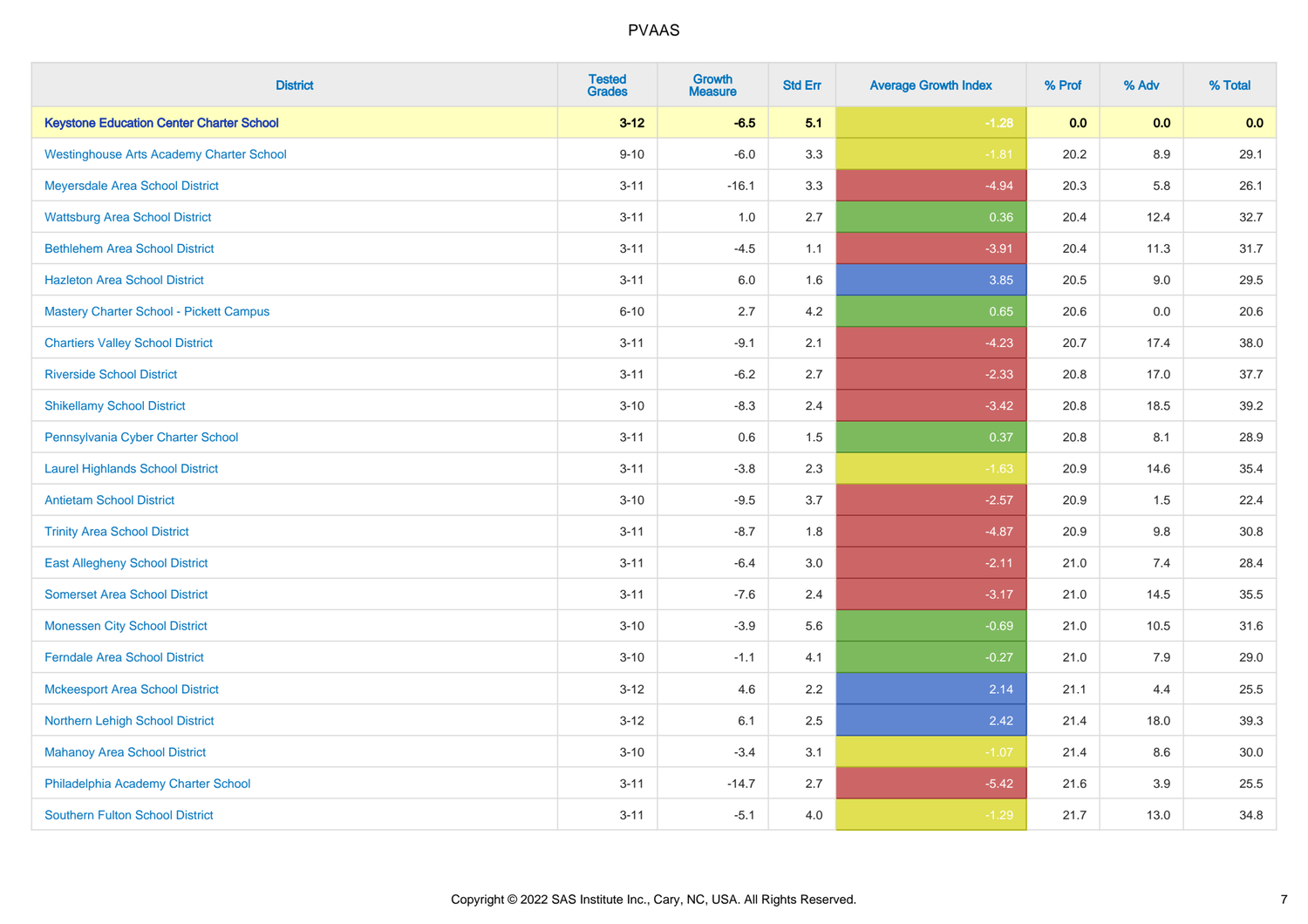| <b>District</b>                                 | <b>Tested</b><br><b>Grades</b> | <b>Growth</b><br><b>Measure</b> | <b>Std Err</b> | <b>Average Growth Index</b> | % Prof | % Adv   | % Total  |
|-------------------------------------------------|--------------------------------|---------------------------------|----------------|-----------------------------|--------|---------|----------|
| <b>Keystone Education Center Charter School</b> | $3 - 12$                       | $-6.5$                          | 5.1            | $-1.28$                     | 0.0    | 0.0     | 0.0      |
| <b>Pottsville Area School District</b>          | $3 - 12$                       | $-4.9$                          | 2.1            | $-2.36$                     | 21.8   | 7.9     | 29.6     |
| <b>West York Area School District</b>           | $3 - 12$                       | $-9.8$                          | 2.7            | $-3.57$                     | 21.9   | 10.9    | 32.8     |
| <b>Brownsville Area School District</b>         | $3 - 12$                       | 3.9                             | 3.8            | 1.04                        | 22.0   | 8.5     | 30.5     |
| <b>Wyoming Valley West School District</b>      | $3 - 11$                       | $-5.5$                          | 2.3            | $-2.38$                     | 22.2   | 9.2     | 31.4     |
| Schuylkill Haven Area School District           | $3 - 11$                       | $-5.3$                          | 2.7            | $-1.96$                     | 22.2   | 11.6    | 33.8     |
| <b>Charleroi School District</b>                | $3 - 11$                       | $-4.3$                          | 2.7            | $-1.55$                     | 22.2   | 15.9    | 38.1     |
| <b>Lakeland School District</b>                 | $3 - 11$                       | 13.3                            | 2.8            | 4.80                        | 22.2   | 21.2    | 43.4     |
| <b>Berwick Area School District</b>             | $3 - 11$                       | $-6.9$                          | 2.4            | $-2.84$                     | 22.3   | 11.5    | 33.8     |
| <b>Williamsburg Community School District</b>   | $3 - 11$                       | $-16.9$                         | 4.1            | $-4.14$                     | 22.4   | 0.0     | 22.4     |
| <b>New Foundations Charter School</b>           | $3 - 11$                       | 0.6                             | 2.2            | 0.29                        | 22.4   | 4.0     | 26.4     |
| Philipsburg-Osceola Area School District        | $3 - 11$                       | 4.1                             | 3.0            | 1.37                        | 22.5   | 16.2    | 38.8     |
| <b>East Lycoming School District</b>            | $3 - 11$                       | $-10.9$                         | 2.1            | $-5.08$                     | 22.5   | $8.2\,$ | $30.8\,$ |
| <b>York Co School Of Technology</b>             | $9 - 12$                       | $-10.9$                         | 1.6            | $-6.79$                     | 22.6   | 4.0     | 26.6     |
| <b>Moniteau School District</b>                 | $3 - 11$                       | $-11.8$                         | 2.9            | $-4.07$                     | 22.6   | 5.0     | 27.6     |
| <b>Hanover Public School District</b>           | $3 - 11$                       | $-12.4$                         | 2.7            | $-4.50$                     | 22.7   | $6.2\,$ | 28.9     |
| East Stroudsburg Area School District           | $3 - 11$                       | $-4.9$                          | 1.4            | $-3.38$                     | 22.7   | 12.5    | 35.2     |
| <b>Roberto Clemente Charter School</b>          | $3 - 12$                       | $-3.3$                          | 4.1            | $-0.79$                     | 22.7   | 4.6     | 27.3     |
| <b>Troy Area School District</b>                | $3 - 10$                       | $-4.7$                          | 3.2            | $-1.46$                     | 22.8   | 16.5    | 39.2     |
| <b>Freedom Area School District</b>             | $3 - 11$                       | $-6.3$                          | 3.1            | $-2.04$                     | 22.9   | 8.4     | 31.3     |
| <b>Juniata County School District</b>           | $3 - 12$                       | 7.7                             | 2.0            | 3.81                        | 22.9   | 18.9    | 41.8     |
| Fox Chapel Area School District                 | $3 - 11$                       | 17.6                            | 1.9            | 9.47                        | 22.9   | 52.0    | 74.9     |
| <b>Milton Area School District</b>              | $3 - 11$                       | $-10.1$                         | 2.5            | $-4.04$                     | 23.0   | 11.3    | 34.2     |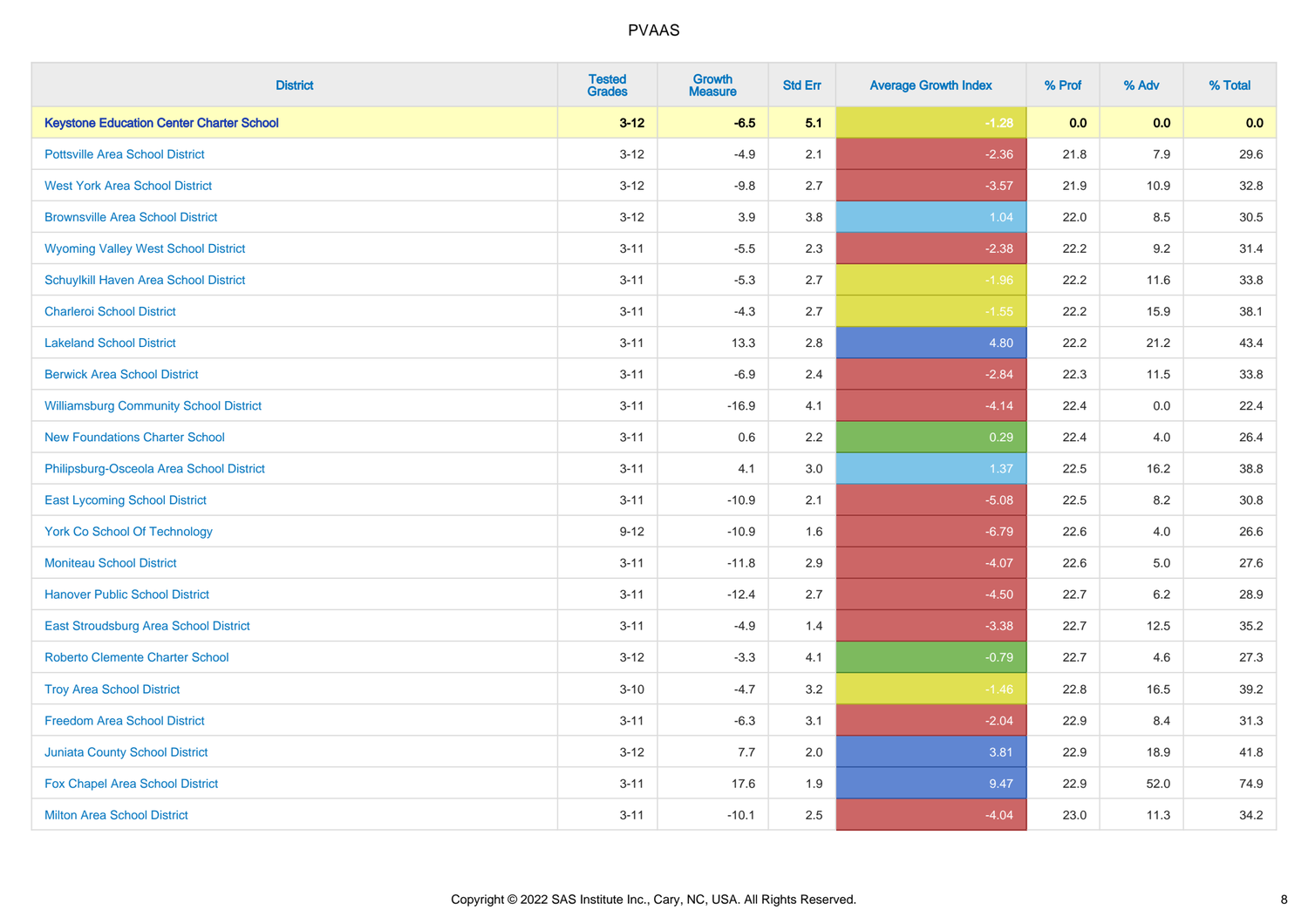| <b>District</b>                                         | <b>Tested</b><br><b>Grades</b> | <b>Growth</b><br><b>Measure</b> | <b>Std Err</b> | <b>Average Growth Index</b> | % Prof | % Adv | % Total |
|---------------------------------------------------------|--------------------------------|---------------------------------|----------------|-----------------------------|--------|-------|---------|
| <b>Keystone Education Center Charter School</b>         | $3 - 12$                       | $-6.5$                          | 5.1            | $-1.28$                     | 0.0    | 0.0   | 0.0     |
| <b>Forbes Road School District</b>                      | $3 - 11$                       | $-11.5$                         | 4.7            | $-2.43$                     | 23.1   | 10.3  | 33.3    |
| Center For Student Learning Charter School At Pennsbury | $6 - 12$                       | $-3.3$                          | 6.0            | $-0.55$                     | 23.1   | 0.0   | 23.1    |
| Juniata Valley School District                          | $3 - 11$                       | 1.6                             | 3.2            | 0.51                        | 23.1   | 9.4   | 32.5    |
| <b>Kiski Area School District</b>                       | $3 - 11$                       | $-4.0$                          | 2.0            | $-1.99$                     | 23.1   | 18.2  | 41.3    |
| <b>School Lane Charter School</b>                       | $3 - 11$                       | 2.6                             | 3.6            | 0.72                        | 23.1   | 18.7  | 41.8    |
| Ambridge Area School District                           | $3 - 12$                       | $-19.4$                         | 2.5            | $-7.64$                     | 23.2   | 5.6   | 28.9    |
| <b>Marion Center Area School District</b>               | $3 - 10$                       | 0.8                             | 2.9            | 0.27                        | 23.3   | 11.1  | 34.4    |
| <b>Eastern Lebanon County School District</b>           | $3 - 11$                       | 4.0                             | 2.1            | 1.89                        | 23.5   | 11.5  | 35.0    |
| <b>Shippensburg Area School District</b>                | $3 - 11$                       | 0.5                             | 1.8            | 0.26                        | 23.5   | 22.8  | 46.3    |
| <b>York Academy Regional Charter School</b>             | $3 - 11$                       | $-2.3$                          | 4.4            | $-0.52$                     | 23.5   | 2.0   | 25.5    |
| <b>Big Spring School District</b>                       | $3 - 11$                       | $-9.8$                          | 2.3            | $-4.32$                     | 23.6   | 12.9  | 36.5    |
| <b>Centennial School District</b>                       | $3 - 10$                       | 1.5                             | $1.5\,$        | 0.98                        | 23.6   | 12.4  | 36.0    |
| <b>Conemaugh Valley School District</b>                 | $3 - 12$                       | $-6.3$                          | 4.1            | $-1.54$                     | 23.7   | 5.1   | 28.8    |
| South Allegheny School District                         | $3 - 11$                       | $-0.9$                          | 3.1            | $-0.30$                     | 23.8   | 2.5   | 26.2    |
| <b>Upper Darby School District</b>                      | $3 - 12$                       | 11.2                            | 1.4            | 8.28                        | 23.8   | 11.8  | 35.6    |
| <b>Susq-Cyber Charter School</b>                        | $9 - 11$                       | $-3.2$                          | 5.8            | $-0.54$                     | 23.8   | 4.8   | 28.6    |
| <b>Ringgold School District</b>                         | $3 - 11$                       | 2.9                             | 2.2            | 1.32                        | 23.8   | 13.3  | 37.1    |
| South Side Area School District                         | $3 - 11$                       | $-0.6$                          | 3.1            | $-0.19$                     | 24.0   | 28.0  | 52.0    |
| Maritime Academy Charter School                         | $3 - 10$                       | 13.2                            | 3.1            | 4.29                        | 24.0   | 1.3   | 25.3    |
| <b>Corry Area School District</b>                       | $3 - 11$                       | $-6.8$                          | 2.3            | $-3.01$                     | 24.0   | 8.8   | 32.8    |
| <b>Millersburg Area School District</b>                 | $3 - 11$                       | $-6.6$                          | 3.4            | $-1.92$                     | 24.1   | 10.3  | 34.5    |
| <b>Easton Area School District</b>                      | $3 - 12$                       | 6.3                             | 1.3            | 4.91                        | 24.1   | 13.0  | 37.1    |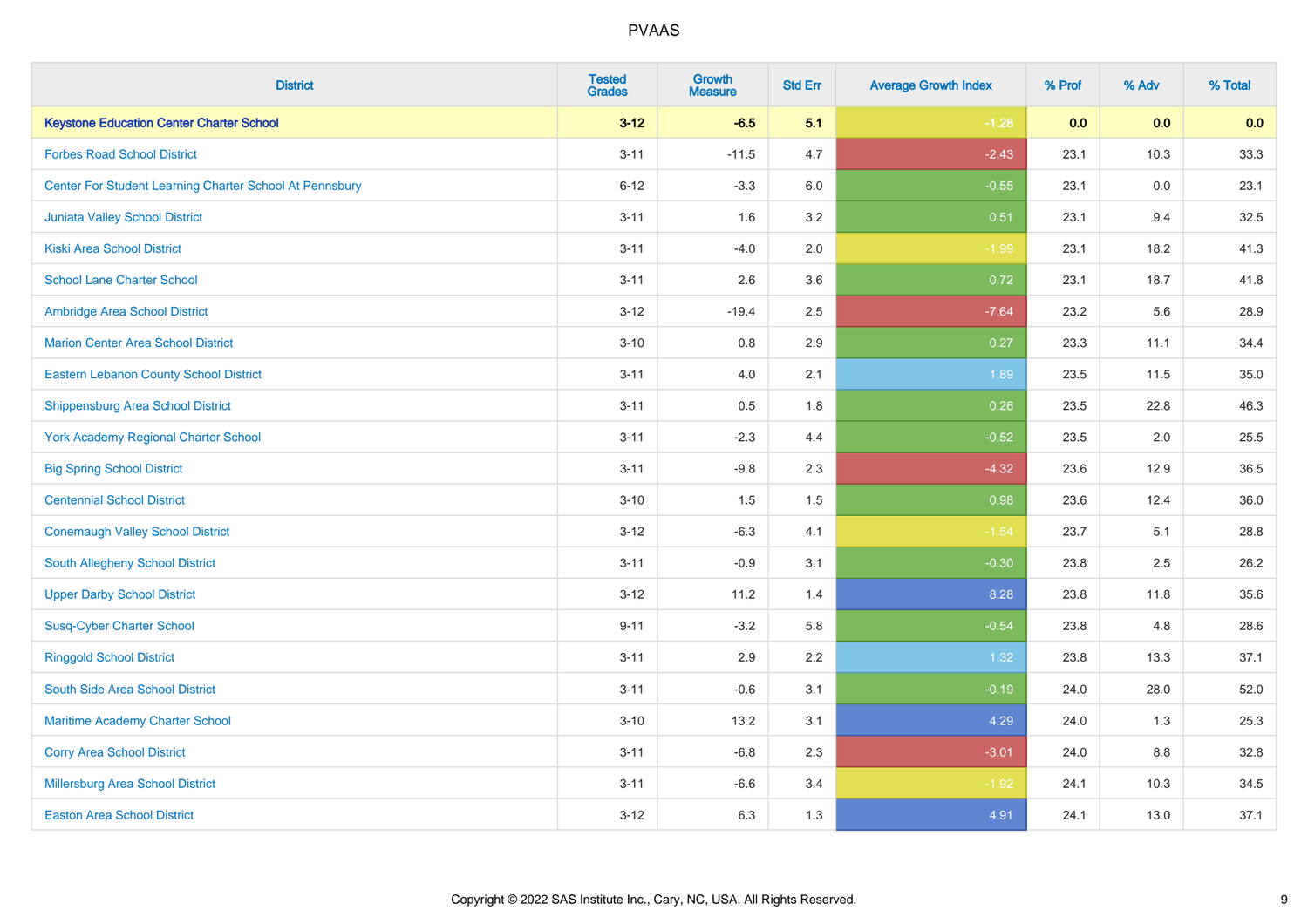| <b>District</b>                                 | <b>Tested</b><br><b>Grades</b> | <b>Growth</b><br><b>Measure</b> | <b>Std Err</b> | <b>Average Growth Index</b> | % Prof | % Adv   | % Total |
|-------------------------------------------------|--------------------------------|---------------------------------|----------------|-----------------------------|--------|---------|---------|
| <b>Keystone Education Center Charter School</b> | $3 - 12$                       | $-6.5$                          | 5.1            | $-1.28$                     | 0.0    | 0.0     | 0.0     |
| <b>Connellsville Area School District</b>       | $3 - 11$                       | $-5.3$                          | 2.0            | $-2.67$                     | 24.2   | $5.0\,$ | 29.1    |
| <b>Chambersburg Area School District</b>        | $3 - 11$                       | $-5.6$                          | 1.3            | $-4.42$                     | 24.2   | 15.2    | 39.4    |
| <b>Penns Manor Area School District</b>         | $3 - 12$                       | $-1.9$                          | 3.5            | $-0.55$                     | 24.2   | $3.8\,$ | 28.0    |
| <b>Bensalem Township School District</b>        | $3 - 11$                       | 1.0                             | 1.6            | 0.63                        | 24.3   | 10.7    | 34.9    |
| <b>Northern York County School District</b>     | $3 - 11$                       | 8.4                             | 1.8            | 4.63                        | 24.3   | 23.1    | 47.4    |
| <b>Cheltenham School District</b>               | $3 - 11$                       | $-17.6$                         | 2.0            | $-8.74$                     | 24.4   | 8.3     | 32.6    |
| <b>Salisbury Township School District</b>       | $3 - 11$                       | 5.8                             | 3.6            | 1.62                        | 24.4   | 12.6    | 37.0    |
| <b>Wellsboro Area School District</b>           | $3 - 11$                       | $-6.3$                          | 3.0            | $-2.08$                     | 24.4   | 13.4    | 37.8    |
| <b>Mercer Area School District</b>              | $3 - 11$                       | 2.2                             | 3.1            | 0.70                        | 24.4   | 11.8    | 36.2    |
| <b>Smethport Area School District</b>           | $3 - 12$                       | 5.8                             | 3.8            | 1.52                        | 24.6   | 20.0    | 44.6    |
| <b>Agora Cyber Charter School</b>               | $3 - 11$                       | 14.6                            | 2.4            | 6.03                        | 24.7   | 19.5    | 44.2    |
| Mastery Charter School - Hardy Williams         | $3 - 11$                       | 6.6                             | 3.0            | 2.21                        | 24.7   | 1.2     | 25.9    |
| <b>Upper Moreland Township School District</b>  | $3 - 11$                       | 1.1                             | 2.0            | 0.56                        | 24.8   | 26.6    | 51.3    |
| <b>Towanda Area School District</b>             | $3 - 11$                       | $-4.0$                          | 2.6            | $-1.52$                     | 24.8   | 9.9     | 34.8    |
| <b>York Suburban School District</b>            | $3 - 11$                       | 7.4                             | 2.1            | 3.55                        | 24.9   | 31.2    | 56.1    |
| <b>Cambria Heights School District</b>          | $3 - 10$                       | $-6.2$                          | 2.9            | $-2.11$                     | 25.0   | 13.0    | 38.0    |
| <b>Montgomery Area School District</b>          | $3 - 11$                       | $-5.8$                          | 3.2            | $-1.83$                     | 25.0   | 11.5    | 36.5    |
| <b>Moshannon Valley School District</b>         | $3 - 10$                       | $-5.1$                          | 4.6            | $-1.12$                     | 25.0   | 12.5    | 37.5    |
| <b>MaST Community Charter School</b>            | $3 - 10$                       | $-0.9$                          | 2.5            | $-0.34$                     | 25.0   | 21.6    | 46.6    |
| <b>Austin Area School District</b>              | $3 - 11$                       | 2.6                             | 6.0            | 0.43                        | 25.0   | 18.8    | 43.8    |
| Northern Tioga School District                  | $3 - 12$                       | $6.8\,$                         | 2.6            | 2.64                        | 25.0   | 16.9    | 41.9    |
| Selinsgrove Area School District                | $3 - 12$                       | $-5.7$                          | 2.1            | $-2.74$                     | 25.4   | 13.9    | 39.2    |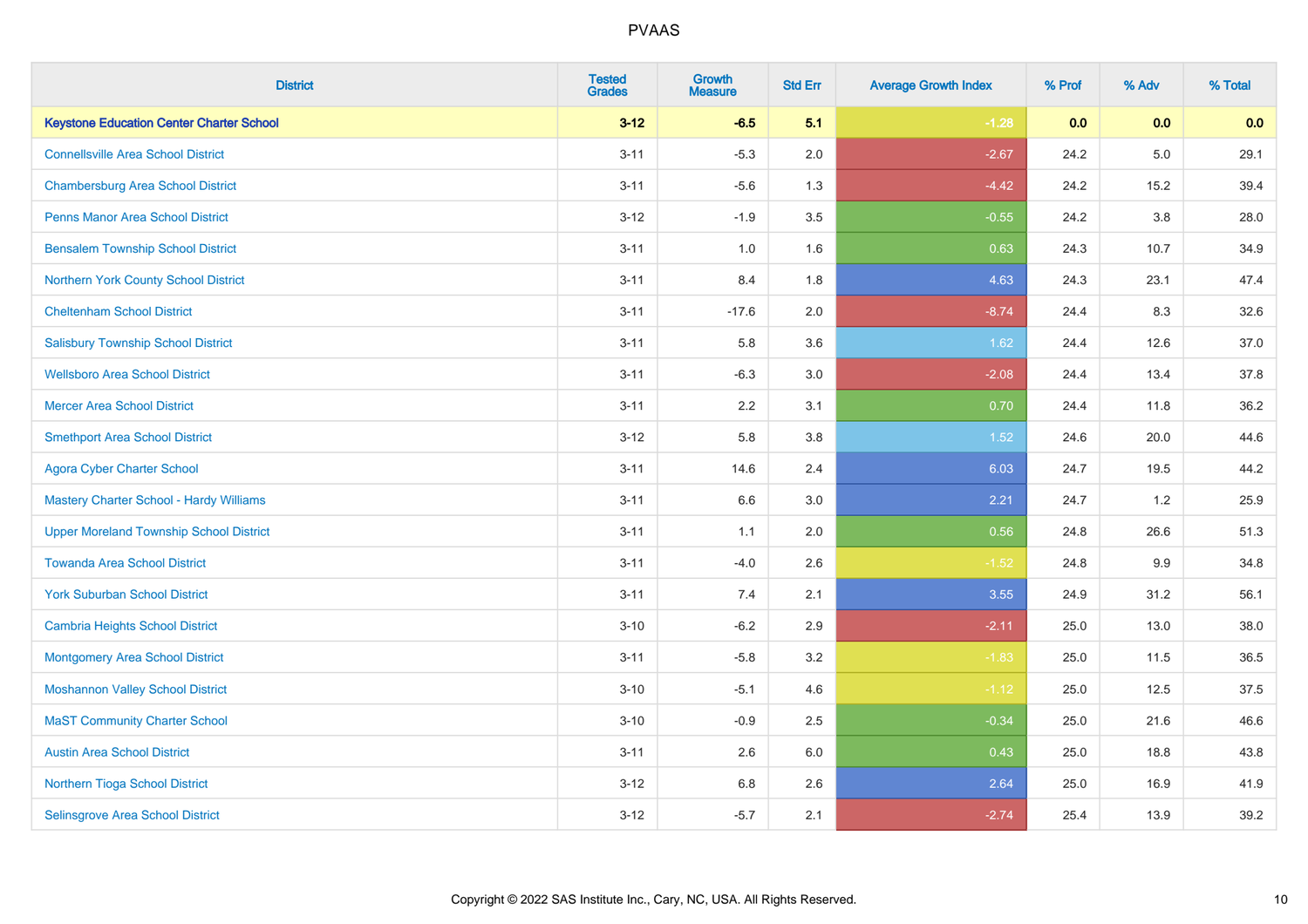| <b>District</b>                                   | <b>Tested</b><br><b>Grades</b> | <b>Growth</b><br><b>Measure</b> | <b>Std Err</b> | <b>Average Growth Index</b> | % Prof | % Adv | % Total |
|---------------------------------------------------|--------------------------------|---------------------------------|----------------|-----------------------------|--------|-------|---------|
| <b>Keystone Education Center Charter School</b>   | $3 - 12$                       | $-6.5$                          | 5.1            | $-1.28$                     | 0.0    | 0.0   | 0.0     |
| <b>Upper Perkiomen School District</b>            | $3 - 11$                       | 5.7                             | 1.9            | 3.04                        | 25.4   | 19.9  | 45.4    |
| <b>Central Columbia School District</b>           | $3 - 12$                       | 0.3                             | 2.3            | 0.12                        | 25.4   | 37.6  | 63.0    |
| <b>Collegium Charter School</b>                   | $3 - 10$                       | 21.2                            | 2.6            | 8.18                        | 25.4   | 16.4  | 41.8    |
| <b>Cranberry Area School District</b>             | $3 - 12$                       | $-0.9$                          | 3.1            | $-0.29$                     | 25.5   | 9.7   | 35.2    |
| Insight PA Cyber Charter School                   | $3 - 11$                       | $-9.4$                          | 5.8            | $-1.62$                     | 25.6   | 4.6   | 30.2    |
| <b>Wyomissing Area School District</b>            | $3 - 12$                       | $-2.4$                          | 2.6            | $-0.92$                     | 25.6   | 28.1  | 53.7    |
| <b>Grove City Area School District</b>            | $3 - 12$                       | $-8.8$                          | 2.3            | $-3.89$                     | 25.6   | 16.4  | 42.0    |
| <b>Beaver Area School District</b>                | $3 - 10$                       | $-3.0$                          | 2.5            | $-1.16$                     | 25.8   | 27.8  | 53.6    |
| Lake-Lehman School District                       | $3 - 11$                       | 14.9                            | 2.8            | 5.34                        | 25.8   | 22.5  | 48.3    |
| <b>Bangor Area School District</b>                | $3 - 12$                       | $-1.2$                          | 2.0            | $-0.60$                     | 25.8   | 12.7  | 38.5    |
| <b>Environmental Charter School At Frick Park</b> | $3-9$                          | $-6.2$                          | 3.7            | $-1.67$                     | 25.9   | 3.4   | 29.3    |
| <b>Saucon Valley School District</b>              | $3 - 11$                       | 18.9                            | 2.2            | 8.48                        | 26.0   | 39.6  | 65.6    |
| <b>Waynesboro Area School District</b>            | $3 - 12$                       | 3.0                             | 1.8            | 1.67                        | 26.0   | 23.5  | 49.5    |
| <b>Octorara Area School District</b>              | $3 - 11$                       | $-7.5$                          | 3.2            | $-2.35$                     | 26.1   | 17.0  | 43.2    |
| Northern Bedford County School District           | $3 - 11$                       | $-2.3$                          | 3.3            | $-0.69$                     | 26.2   | 16.9  | 43.1    |
| <b>North Star School District</b>                 | $3 - 11$                       | 1.1                             | 3.3            | 0.34                        | 26.2   | 20.0  | 46.2    |
| <b>Chartiers-Houston School District</b>          | $3 - 10$                       | $-16.5$                         | 3.5            | $-4.79$                     | 26.3   | 6.6   | 32.9    |
| <b>Elk Lake School District</b>                   | $3 - 11$                       | $-6.1$                          | 2.9            | $-2.12$                     | 26.3   | 11.6  | 37.9    |
| Mastery Charter High School-Lenfest Campus        | $7 - 11$                       | $-1.8$                          | 5.8            | $-0.30$                     | 26.3   | 0.0   | 26.3    |
| Southern Tioga School District                    | $3 - 11$                       | $-0.1$                          | 2.8            | $-0.03$                     | 26.3   | 10.3  | 36.6    |
| <b>Crawford Central School District</b>           | $3 - 11$                       | 5.7                             | 2.1            | 2.71                        | 26.4   | 15.8  | 42.1    |
| <b>North Hills School District</b>                | $3 - 11$                       | $-15.8$                         | 1.8            | $-8.84$                     | 26.4   | 19.8  | 46.2    |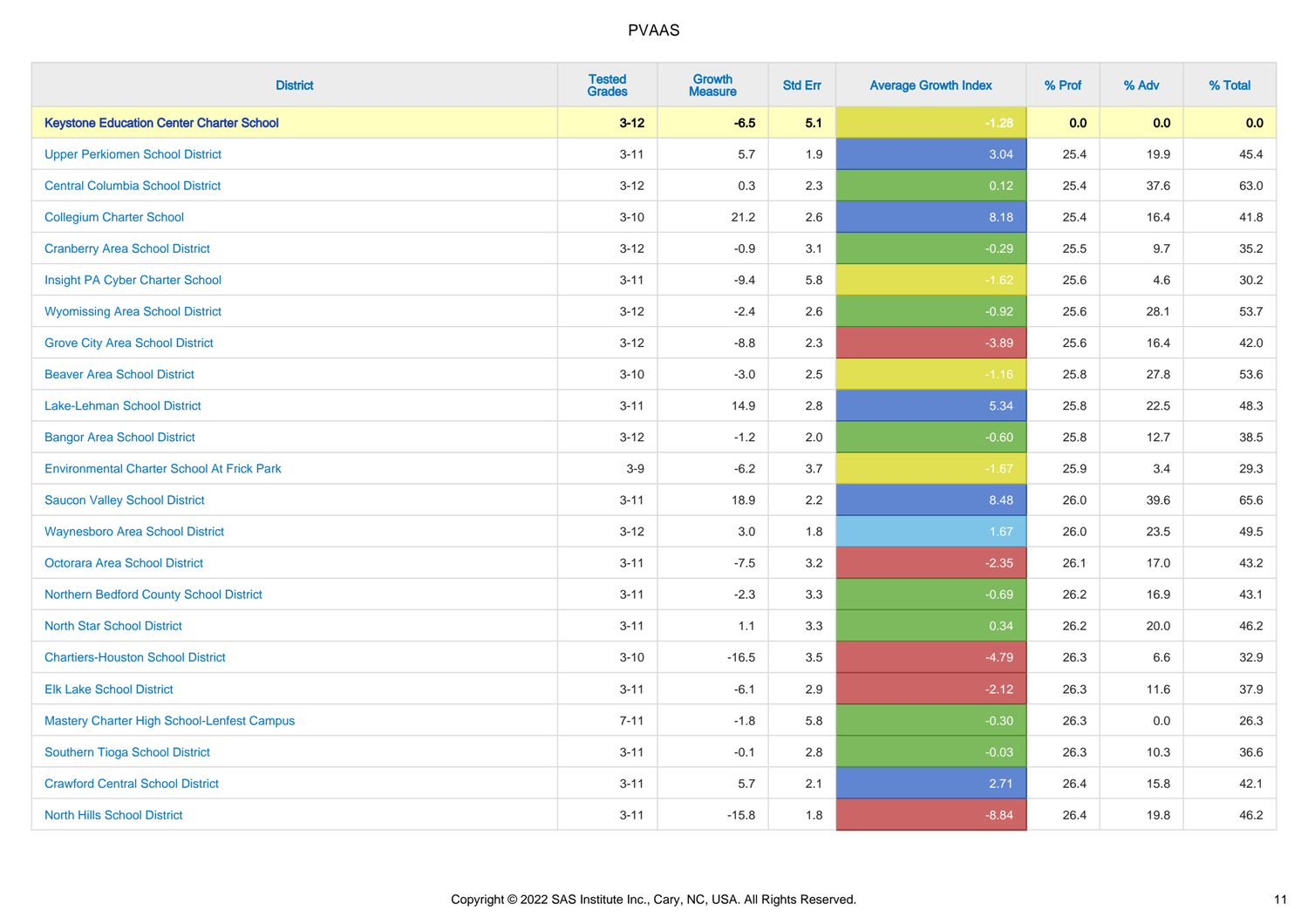| <b>District</b>                                    | <b>Tested</b><br><b>Grades</b> | <b>Growth</b><br><b>Measure</b> | <b>Std Err</b> | <b>Average Growth Index</b> | % Prof | % Adv | % Total |
|----------------------------------------------------|--------------------------------|---------------------------------|----------------|-----------------------------|--------|-------|---------|
| <b>Keystone Education Center Charter School</b>    | $3 - 12$                       | $-6.5$                          | 5.1            | $-1.28$                     | 0.0    | 0.0   | 0.0     |
| <b>Butler Area School District</b>                 | $3 - 11$                       | $-14.1$                         | 1.5            | $-9.60$                     | 26.4   | 11.1  | 37.5    |
| Karns City Area School District                    | $3 - 11$                       | $-7.2$                          | 2.6            | $-2.71$                     | 26.4   | 20.8  | 47.2    |
| <b>Port Allegany School District</b>               | $3 - 11$                       | 6.5                             | 3.7            | 1.74                        | 26.4   | 11.3  | 37.7    |
| <b>Oswayo Valley School District</b>               | $3 - 12$                       | 9.9                             | 5.1            | 1.93                        | 26.5   | 44.1  | 70.6    |
| <b>Titusville Area School District</b>             | $3 - 11$                       | $-5.0$                          | 2.5            | $-1.98$                     | 26.5   | 6.8   | 33.3    |
| Penn-Delco School District                         | $3 - 11$                       | 1.3                             | 1.8            | 0.75                        | 26.5   | 12.6  | 39.1    |
| Northern Cambria School District                   | $3 - 11$                       | $-0.3$                          | 3.4            | $-0.09$                     | 26.5   | 1.2   | 27.7    |
| <b>Forest City Regional School District</b>        | $3 - 12$                       | $-1.2$                          | 3.6            | $-0.33$                     | 26.5   | 8.2   | 34.7    |
| <b>Bentworth School District</b>                   | $3 - 11$                       | 7.0                             | 3.0            | 2.36                        | 26.6   | 17.0  | 43.6    |
| <b>Valley View School District</b>                 | $3 - 11$                       | 9.3                             | 2.2            | 4.18                        | 26.6   | 23.1  | 49.7    |
| <b>Warren County School District</b>               | $3 - 11$                       | $-0.1$                          | 1.6            | $-0.06$                     | 26.7   | 9.7   | 36.4    |
| <b>Penn Manor School District</b>                  | $3 - 11$                       | 7.1                             | 1.5            | 4.82                        | 26.7   | 20.5  | 47.2    |
| <b>Pittston Area School District</b>               | $3 - 11$                       | $-8.2$                          | 2.2            | $-3.75$                     | 26.7   | 14.8  | 41.5    |
| <b>Ellwood City Area School District</b>           | $3 - 11$                       | $-12.5$                         | 3.1            | $-4.00$                     | 26.7   | 8.7   | 35.4    |
| Jeannette City School District                     | $3 - 11$                       | $-0.7$                          | 3.4            | $-0.20$                     | 26.8   | 4.1   | 30.9    |
| <b>West Perry School District</b>                  | $3 - 11$                       | 11.0                            | 2.3            | 4.76                        | 26.9   | 20.5  | 47.4    |
| <b>Commonwealth Charter Academy Charter School</b> | $3 - 10$                       | 4.2                             | 1.6            | 2.68                        | 27.0   | 15.6  | 42.5    |
| <b>Portage Area School District</b>                | $3 - 10$                       | $-0.5$                          | 3.3            | $-0.14$                     | 27.0   | 20.6  | 47.6    |
| Catasauqua Area School District                    | $3 - 12$                       | $-7.3$                          | 2.8            | $-2.58$                     | 27.1   | 11.2  | 38.3    |
| <b>Keystone Central School District</b>            | $3 - 11$                       | 3.6                             | 1.8            | 2.04                        | 27.1   | 14.6  | 41.8    |
| <b>Exeter Township School District</b>             | $3 - 11$                       | $-1.0$                          | 1.7            | $-0.58$                     | 27.2   | 15.6  | 42.8    |
| <b>Colonial School District</b>                    | $3 - 11$                       | 22.1                            | 1.6            | 13.55                       | 27.2   | 43.5  | 70.6    |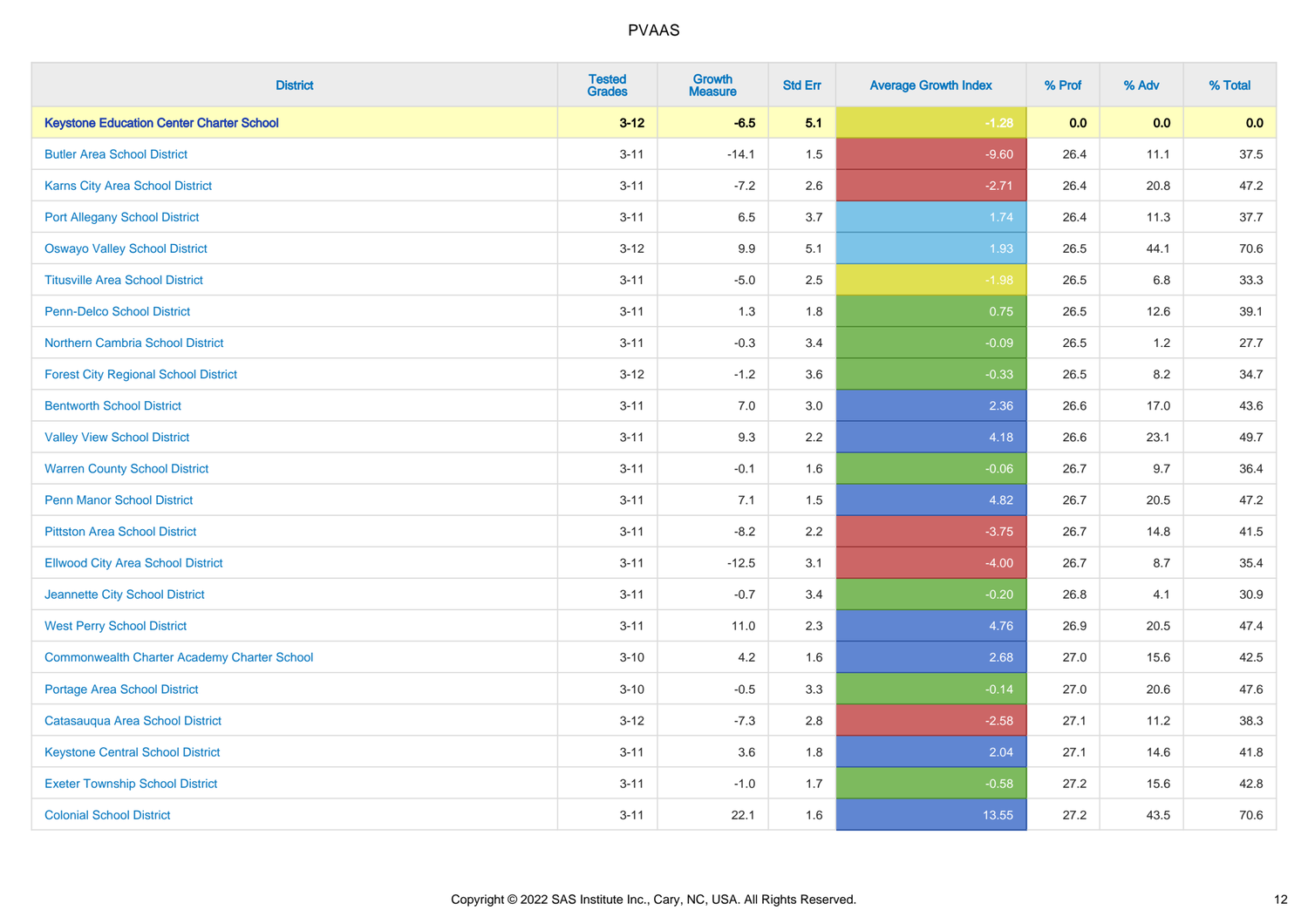| <b>District</b>                                 | <b>Tested</b><br><b>Grades</b> | <b>Growth</b><br><b>Measure</b> | <b>Std Err</b> | <b>Average Growth Index</b> | % Prof | % Adv | % Total |
|-------------------------------------------------|--------------------------------|---------------------------------|----------------|-----------------------------|--------|-------|---------|
| <b>Keystone Education Center Charter School</b> | $3 - 12$                       | $-6.5$                          | 5.1            | $-1.28$                     | 0.0    | 0.0   | 0.0     |
| <b>Solanco School District</b>                  | $3 - 11$                       | 2.2                             | 1.8            | 1.18                        | 27.2   | 15.0  | 42.3    |
| <b>Reynolds School District</b>                 | $3 - 10$                       | $-3.0$                          | 3.5            | $-0.87$                     | 27.3   | 9.1   | 36.4    |
| <b>Penn Cambria School District</b>             | $3 - 11$                       | $-4.5$                          | 2.4            | $-1.86$                     | 27.3   | 15.8  | 43.2    |
| <b>Conneaut School District</b>                 | $3 - 12$                       | $-2.3$                          | 2.6            | $-0.91$                     | 27.4   | 9.7   | 37.1    |
| <b>Minersville Area School District</b>         | $3 - 11$                       | $-2.9$                          | 3.4            | $-0.86$                     | 27.4   | 9.7   | 37.1    |
| Capital Area School for the Arts Charter School | $9 - 11$                       | 14.2                            | 4.5            | 3.13                        | 27.5   | 30.0  | 57.5    |
| <b>Wissahickon School District</b>              | $3 - 10$                       | $-5.3$                          | 1.7            | $-3.14$                     | 27.5   | 29.0  | 56.6    |
| <b>Oxford Area School District</b>              | $3 - 11$                       | $-3.1$                          | 1.8            | $-1.77$                     | 27.5   | 14.5  | 42.0    |
| <b>Carbondale Area School District</b>          | $3 - 10$                       | $-2.8$                          | 3.2            | $-0.87$                     | 27.5   | 2.9   | 30.4    |
| <b>Interboro School District</b>                | $3 - 12$                       | $-8.4$                          | 2.0            | $-4.27$                     | 27.6   | 6.4   | 34.1    |
| <b>Deer Lakes School District</b>               | $3 - 11$                       | $-10.0$                         | 2.5            | $-4.02$                     | 27.7   | 9.9   | 37.6    |
| <b>Brandywine Heights Area School District</b>  | $3 - 11$                       | 5.8                             | 2.6            | 2.27                        | 27.7   | 28.6  | 56.2    |
| <b>Warwick School District</b>                  | $3 - 11$                       | 21.7                            | 1.8            | 11.76                       | 27.7   | 36.3  | 64.0    |
| <b>Bucks County Technical High School</b>       | $9 - 10$                       | $-2.9$                          | 2.2            | $-1.29$                     | 27.7   | 10.4  | 38.2    |
| <b>Manheim Central School District</b>          | $3 - 11$                       | 12.8                            | 2.0            | 6.52                        | 27.8   | 35.4  | 63.2    |
| <b>Bristol Borough School District</b>          | $3 - 12$                       | $-5.9$                          | 2.9            | $-2.00$                     | 27.8   | 3.3   | 31.1    |
| <b>Eastern York School District</b>             | $3 - 11$                       | $-6.2$                          | 2.3            | $-2.70$                     | 27.8   | 18.5  | 46.4    |
| <b>Palisades School District</b>                | $3 - 11$                       | 7.7                             | 2.9            | 2.66                        | 27.8   | 20.3  | 48.1    |
| <b>Central Greene School District</b>           | $3 - 11$                       | $-0.4$                          | 2.5            | $-0.15$                     | 27.8   | 14.8  | 42.6    |
| <b>Huntingdon Area School District</b>          | $3 - 11$                       | 5.8                             | 2.6            | 2.28                        | 27.8   | 17.4  | 45.2    |
| <b>Burrell School District</b>                  | $3 - 11$                       | $-1.5$                          | 3.3            | $-0.44$                     | 27.8   | 17.7  | 45.6    |
| <b>Carlynton School District</b>                | $3 - 11$                       | $-2.0$                          | 3.2            | $-0.62$                     | 27.9   | 5.2   | 33.1    |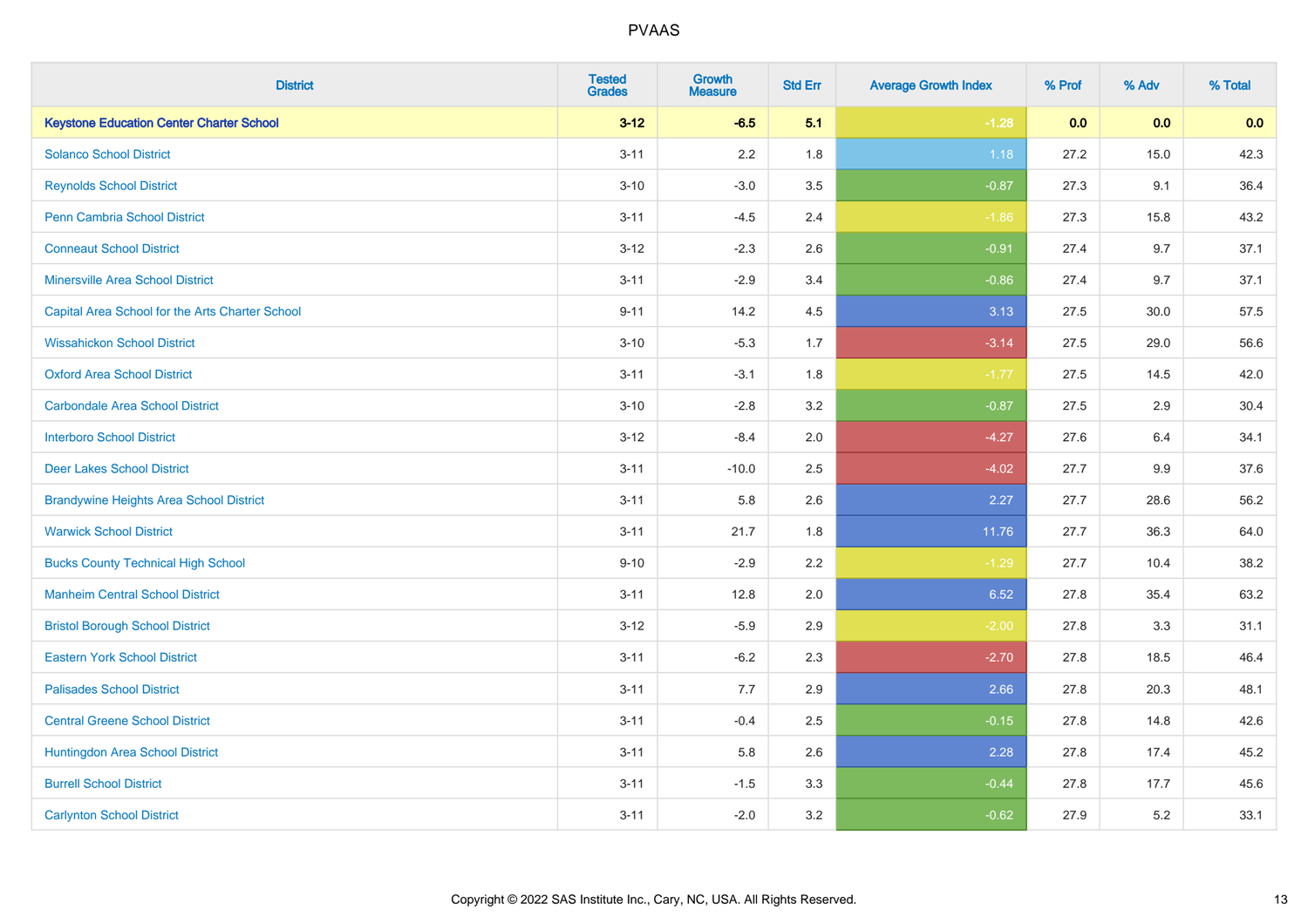| <b>District</b>                                 | <b>Tested</b><br><b>Grades</b> | <b>Growth</b><br><b>Measure</b> | <b>Std Err</b> | <b>Average Growth Index</b> | % Prof | % Adv | % Total |
|-------------------------------------------------|--------------------------------|---------------------------------|----------------|-----------------------------|--------|-------|---------|
| <b>Keystone Education Center Charter School</b> | $3 - 12$                       | $-6.5$                          | 5.1            | $-1.28$                     | 0.0    | 0.0   | 0.0     |
| Hatboro-Horsham School District                 | $3 - 11$                       | $-2.7$                          | 1.6            | $-1.65$                     | 27.9   | 17.9  | 45.8    |
| <b>Carlisle Area School District</b>            | $3 - 11$                       | $-5.2$                          | 1.7            | $-2.99$                     | 28.0   | 19.3  | 47.3    |
| Hamburg Area School District                    | $3 - 11$                       | 0.6                             | 2.4            | 0.25                        | 28.0   | 15.5  | 43.6    |
| <b>Cornwall-Lebanon School District</b>         | $3 - 11$                       | 8.2                             | 1.6            | 5.24                        | 28.0   | 20.5  | 48.6    |
| <b>Hempfield Area School District</b>           | $3 - 12$                       | $-10.2$                         | 1.6            | $-6.37$                     | 28.1   | 19.2  | 47.3    |
| <b>South Park School District</b>               | $3 - 11$                       | $-8.8$                          | 2.5            | $-3.46$                     | 28.1   | 17.0  | 45.2    |
| <b>Conrad Weiser Area School District</b>       | $3 - 11$                       | 7.1                             | 2.1            | 3.34                        | 28.2   | 14.4  | 42.6    |
| <b>Cocalico School District</b>                 | $3 - 11$                       | 12.3                            | 1.9            | 6.48                        | 28.2   | 32.3  | 60.5    |
| <b>Berlin Brothersvalley School District</b>    | $3 - 11$                       | 19.6                            | 4.0            | 4.93                        | 28.3   | 41.3  | 69.6    |
| <b>Mid Valley School District</b>               | $3 - 10$                       | $-11.1$                         | 2.7            | $-4.07$                     | 28.3   | 8.1   | 36.4    |
| <b>Clarion-Limestone Area School District</b>   | $3 - 12$                       | $-10.0$                         | 3.6            | $-2.76$                     | 28.3   | 20.0  | 48.3    |
| Renaissance Academy Charter School              | $3 - 11$                       | $-5.6$                          | 3.1            | $-1.79$                     | 28.4   | 18.5  | 46.9    |
| Pen Argyl Area School District                  | $3 - 12$                       | 12.8                            | 2.5            | 5.10                        | 28.5   | 23.8  | 52.3    |
| <b>Pleasant Valley School District</b>          | $3 - 11$                       | $-3.3$                          | 1.8            | $-1.80$                     | 28.5   | 10.4  | 39.0    |
| <b>Wallenpaupack Area School District</b>       | $3 - 11$                       | 8.8                             | 2.1            | 4.28                        | 28.5   | 18.9  | 47.4    |
| <b>Old Forge School District</b>                | $3 - 12$                       | $-11.3$                         | 3.1            | $-3.62$                     | 28.6   | 13.2  | 41.8    |
| Jefferson-Morgan School District                | $3 - 10$                       | $-12.0$                         | 3.9            | $-3.09$                     | 28.6   | 6.1   | 34.7    |
| <b>Pottsgrove School District</b>               | $3 - 11$                       | $-5.5$                          | 2.0            | $-2.78$                     | 28.6   | 10.3  | 38.8    |
| <b>Midd-West School District</b>                | $3 - 11$                       | 3.6                             | 2.6            | 1.42                        | 28.6   | 25.0  | 53.6    |
| <b>Kennett Consolidated School District</b>     | $3 - 11$                       | $-10.4$                         | 1.7            | $-6.27$                     | 28.7   | 14.0  | 42.7    |
| <b>Bellefonte Area School District</b>          | $3 - 11$                       | 6.7                             | 2.0            | 3.34                        | 28.8   | 21.5  | 50.2    |
| <b>Forest Hills School District</b>             | $3 - 11$                       | 1.8                             | 2.5            | 0.71                        | 28.8   | 10.3  | 39.1    |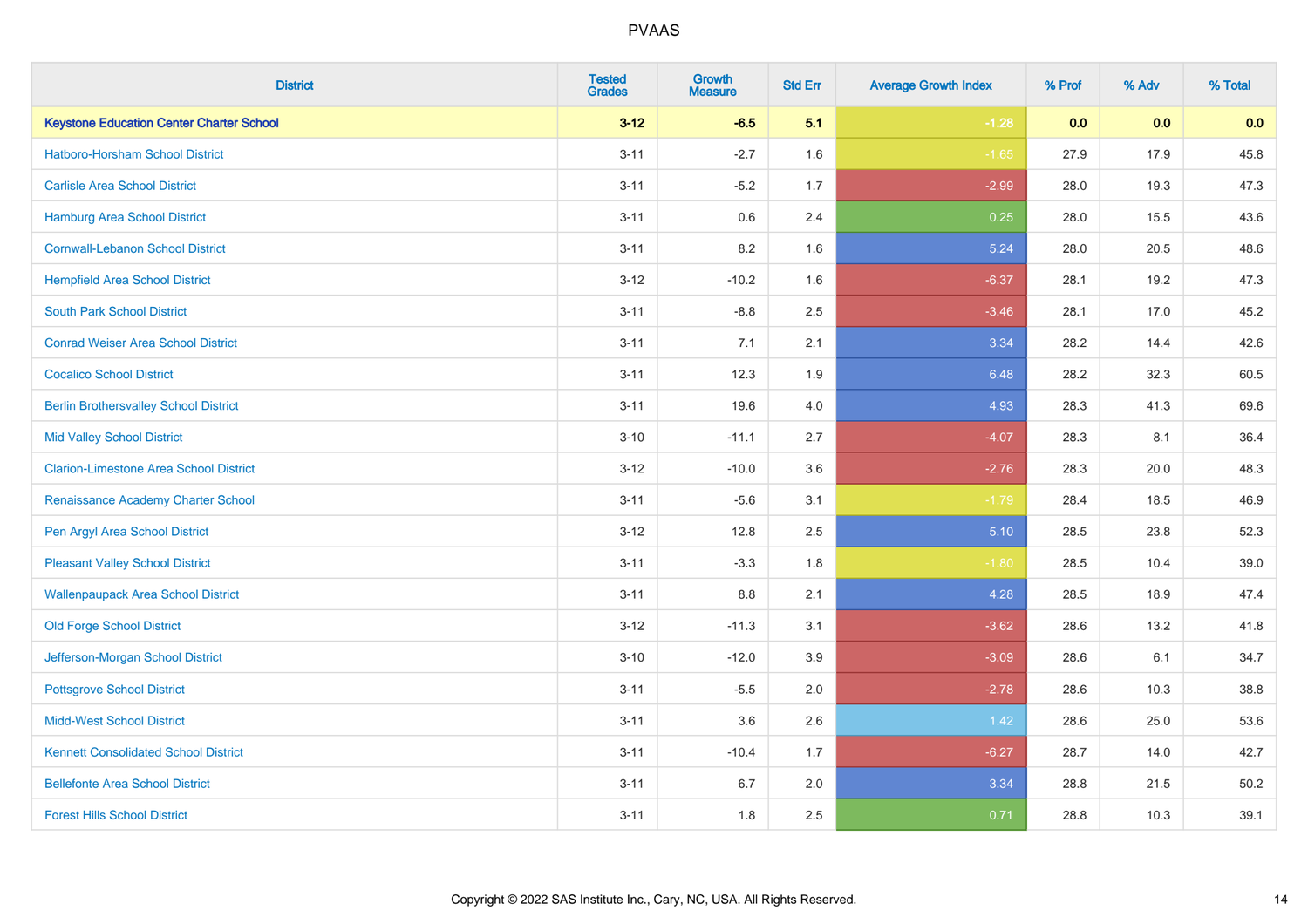| <b>District</b>                                 | <b>Tested</b><br><b>Grades</b> | <b>Growth</b><br><b>Measure</b> | <b>Std Err</b> | <b>Average Growth Index</b> | % Prof | % Adv | % Total |
|-------------------------------------------------|--------------------------------|---------------------------------|----------------|-----------------------------|--------|-------|---------|
| <b>Keystone Education Center Charter School</b> | $3 - 12$                       | $-6.5$                          | 5.1            | $-1.28$                     | 0.0    | 0.0   | 0.0     |
| <b>Gettysburg Area School District</b>          | $3 - 11$                       | $-6.0$                          | 2.0            | $-3.02$                     | 28.8   | 19.6  | 48.5    |
| Daniel Boone Area School District               | $3 - 12$                       | 0.9                             | 1.9            | 0.46                        | 28.9   | 22.0  | 51.0    |
| Lehigh Valley Charter High School For The Arts  | $9 - 10$                       | $-11.8$                         | 2.5            | $-4.76$                     | 28.9   | 5.7   | 34.6    |
| <b>Yough School District</b>                    | $3 - 10$                       | $-6.2$                          | 2.7            | $-2.27$                     | 28.9   | 8.8   | 37.7    |
| Altoona Area School District                    | $3 - 12$                       | 0.1                             | 1.5            | 0.07                        | 29.0   | 13.8  | 42.8    |
| 21st Century Cyber Charter School               | $6 - 12$                       | 6.6                             | 2.1            | 3.16                        | 29.0   | 21.8  | 50.8    |
| <b>Neshannock Township School District</b>      | $3 - 10$                       | $-12.5$                         | 2.7            | $-4.73$                     | 29.0   | 13.0  | 42.0    |
| <b>Southeastern Greene School District</b>      | $3 - 10$                       | $-2.3$                          | 4.4            | $-0.53$                     | 29.0   | 9.7   | 38.7    |
| Oil City Area School District                   | $3 - 11$                       | 8.6                             | 2.4            | 3.56                        | 29.1   | 13.1  | 42.2    |
| <b>Pequea Valley School District</b>            | $3 - 11$                       | 18.0                            | 3.1            | 5.74                        | 29.2   | 37.5  | 66.7    |
| <b>Nazareth Area School District</b>            | $3 - 11$                       | $-2.5$                          | 1.7            | $-1.53$                     | 29.2   | 24.6  | 53.8    |
| <b>Central Dauphin School District</b>          | $3 - 11$                       | $-5.2$                          | 1.2            | $-4.24$                     | 29.3   | 8.7   | 38.0    |
| <b>Commodore Perry School District</b>          | $3 - 11$                       | $-10.4$                         | 4.5            | $-2.30$                     | 29.4   | 5.9   | 35.3    |
| <b>Lower Merion School District</b>             | $3 - 11$                       | 18.9                            | 1.2            | 15.42                       | 29.4   | 48.6  | 78.0    |
| <b>Pine Grove Area School District</b>          | $3 - 11$                       | $-1.1$                          | 3.0            | $-0.36$                     | 29.5   | 14.3  | 43.8    |
| <b>Blue Ridge School District</b>               | $3 - 11$                       | 8.3                             | 3.7            | 2.24                        | 29.6   | 9.3   | 38.9    |
| Penns Valley Area School District               | $3 - 12$                       | 14.1                            | 2.6            | 5.33                        | 29.6   | 23.3  | 52.9    |
| <b>Abington School District</b>                 | $3 - 10$                       | 0.9                             | 1.6            | 0.57                        | 29.7   | 28.7  | 58.4    |
| <b>Union City Area School District</b>          | $3 - 12$                       | $-8.7$                          | 3.3            | $-2.59$                     | 29.7   | 10.9  | 40.6    |
| <b>Girard School District</b>                   | $3 - 11$                       | $-12.3$                         | 2.6            | $-4.76$                     | 29.7   | 18.9  | 48.6    |
| <b>Schuylkill Valley School District</b>        | $3 - 11$                       | $-1.0$                          | 2.2            | $-0.47$                     | 29.8   | 20.2  | 50.0    |
| Northampton Area School District                | $3 - 11$                       | 3.2                             | 1.5            | 2.05                        | 29.8   | 17.9  | 47.7    |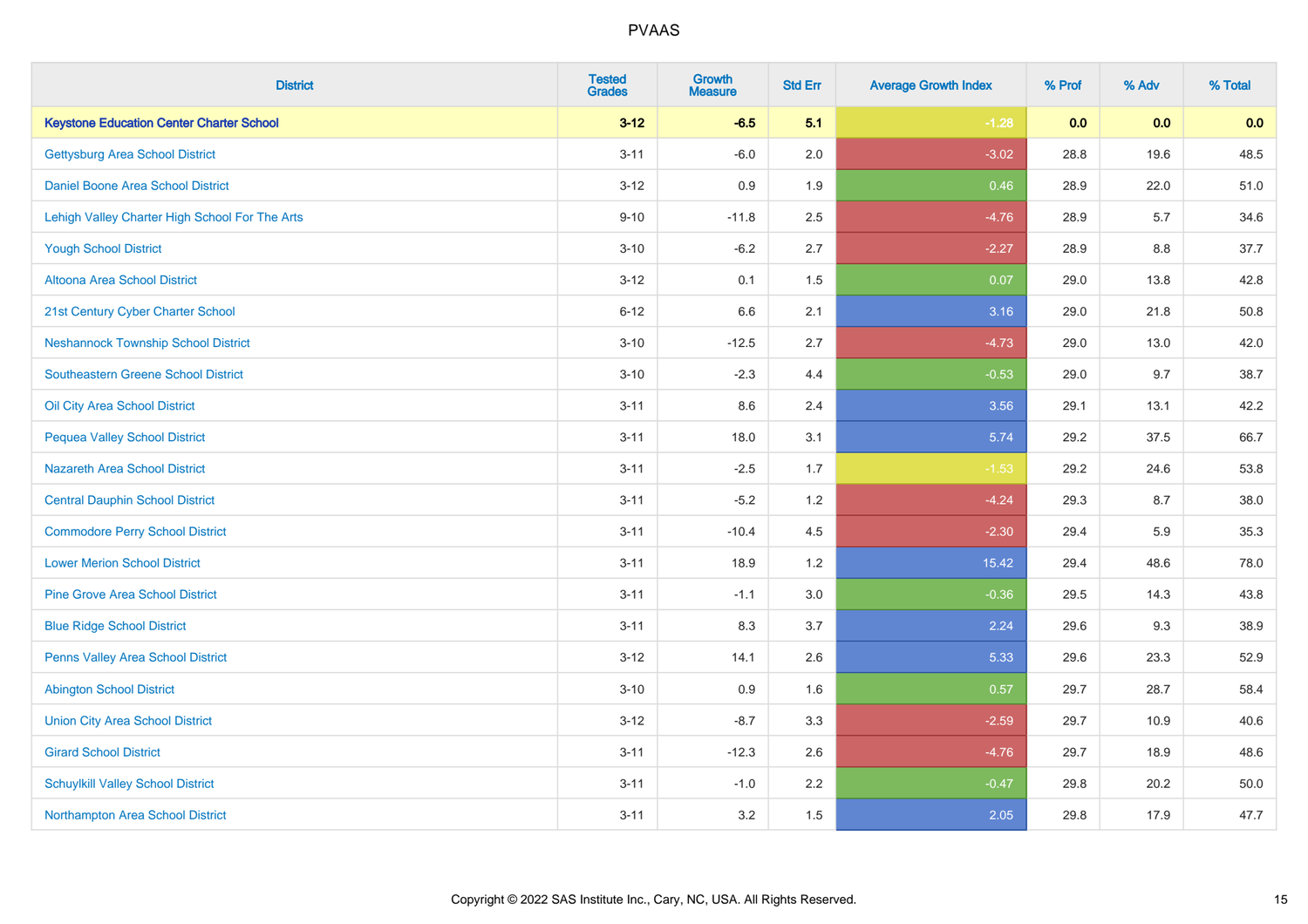| <b>District</b>                                 | <b>Tested</b><br><b>Grades</b> | <b>Growth</b><br><b>Measure</b> | <b>Std Err</b> | <b>Average Growth Index</b> | % Prof | % Adv | % Total |
|-------------------------------------------------|--------------------------------|---------------------------------|----------------|-----------------------------|--------|-------|---------|
| <b>Keystone Education Center Charter School</b> | $3 - 12$                       | $-6.5$                          | 5.1            | $-1.28$                     | 0.0    | 0.0   | 0.0     |
| Wilmington Area School District                 | $3 - 11$                       | 11.1                            | 3.3            | 3.37                        | 29.8   | 26.2  | 56.0    |
| <b>Tunkhannock Area School District</b>         | $3 - 11$                       | 1.4                             | 2.0            | 0.71                        | 29.8   | 18.1  | 47.9    |
| Pennsylvania Virtual Charter School             | $3 - 11$                       | 4.4                             | 3.4            | 1.31                        | 29.8   | 21.2  | 51.0    |
| <b>Hempfield School District</b>                | $3 - 11$                       | 13.4                            | 1.3            | 10.53                       | 29.9   | 36.8  | 66.7    |
| <b>Indiana Area School District</b>             | $3 - 11$                       | 12.0                            | 2.0            | 5.98                        | 30.0   | 30.4  | 60.3    |
| <b>Keystone Oaks School District</b>            | $3 - 11$                       | $-7.2$                          | 2.3            | $-3.14$                     | 30.0   | 11.1  | 41.0    |
| <b>Franklin Regional School District</b>        | $3 - 11$                       | 11.3                            | 1.8            | 6.13                        | 30.0   | 35.0  | 65.0    |
| <b>Spring Grove Area School District</b>        | $3 - 11$                       | 3.9                             | 2.0            | 1.90                        | 30.0   | 23.0  | 53.0    |
| Downingtown Area School District                | $3 - 11$                       | 4.4                             | 1.1            | 4.06                        | 30.1   | 32.0  | 62.2    |
| <b>Sayre Area School District</b>               | $3 - 11$                       | 5.8                             | 3.2            | 1.81                        | 30.3   | 21.0  | 51.3    |
| <b>Governor Mifflin School District</b>         | $3 - 11$                       | $-4.4$                          | 1.6            | $-2.69$                     | 30.3   | 7.7   | 38.0    |
| <b>Greensburg Salem School District</b>         | $3 - 11$                       | $-6.9$                          | 2.2            | $-3.06$                     | 30.3   | 13.3  | 43.6    |
| <b>Laurel School District</b>                   | $3 - 11$                       | 13.0                            | 3.1            | 4.19                        | 30.3   | 15.7  | 46.1    |
| <b>Spring-Ford Area School District</b>         | $3 - 11$                       | 16.6                            | 1.2            | 14.02                       | 30.4   | 45.3  | 75.7    |
| <b>Stroudsburg Area School District</b>         | $3 - 11$                       | 7.5                             | 1.6            | 4.70                        | 30.4   | 18.3  | 48.7    |
| <b>Wilson School District</b>                   | $3 - 12$                       | 0.5                             | 1.5            | 0.32                        | 30.4   | 25.5  | 55.9    |
| <b>Northwest Area School District</b>           | $3 - 10$                       | $-3.2$                          | 3.3            | $-0.97$                     | 30.4   | 13.0  | 43.5    |
| <b>Lehighton Area School District</b>           | $3 - 11$                       | 11.4                            | 2.4            | 4.84                        | 30.5   | 24.9  | 55.3    |
| <b>North Allegheny School District</b>          | $3 - 11$                       | 18.0                            | 1.3            | 14.25                       | 30.5   | 42.9  | 73.4    |
| Southern Columbia Area School District          | $3 - 11$                       | $-8.5$                          | 3.0            | $-2.83$                     | 30.5   | 12.8  | 43.3    |
| <b>Franklin Area School District</b>            | $3 - 11$                       | $-3.7$                          | 2.6            | $-1.43$                     | 30.5   | 5.9   | 36.4    |
| <b>Susquenita School District</b>               | $3 - 11$                       | $-5.9$                          | 2.6            | $-2.28$                     | 30.6   | 13.9  | 44.4    |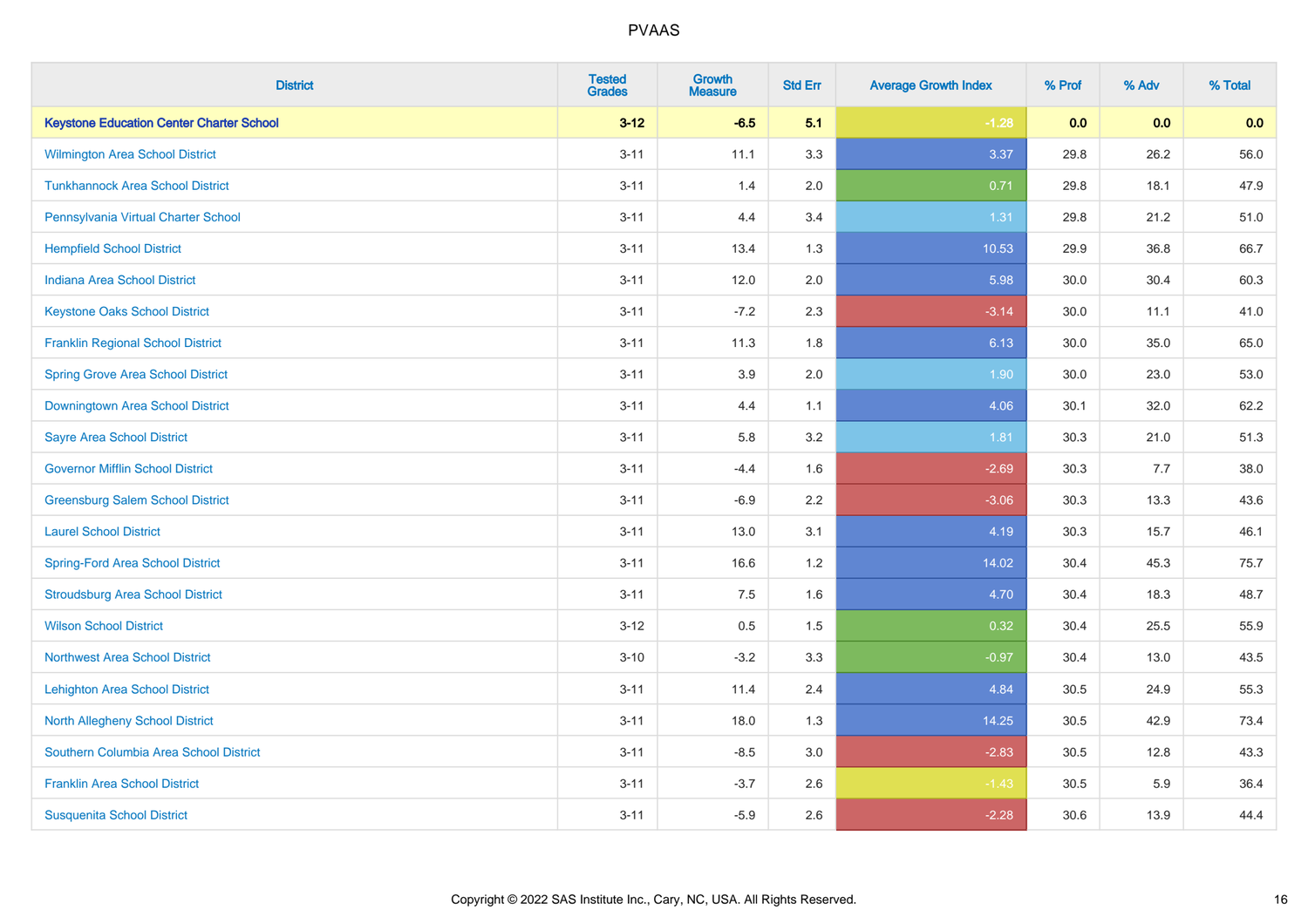| <b>District</b>                                 | <b>Tested</b><br><b>Grades</b> | <b>Growth</b><br><b>Measure</b> | <b>Std Err</b> | <b>Average Growth Index</b> | % Prof | % Adv | % Total |
|-------------------------------------------------|--------------------------------|---------------------------------|----------------|-----------------------------|--------|-------|---------|
| <b>Keystone Education Center Charter School</b> | $3 - 12$                       | $-6.5$                          | 5.1            | $-1.28$                     | 0.0    | 0.0   | 0.0     |
| <b>Northern Potter School District</b>          | $3 - 12$                       | $6.8\,$                         | 4.6            | 1.48                        | 30.6   | 11.1  | 41.7    |
| <b>Fort Cherry School District</b>              | $3 - 10$                       | $-0.7$                          | 3.1            | $-0.21$                     | 30.6   | 14.1  | 44.7    |
| <b>Union Area School District</b>               | $3 - 11$                       | $-6.5$                          | 3.8            | $-1.70$                     | 30.6   | 12.2  | 42.9    |
| <b>Northeast Bradford School District</b>       | $3 - 10$                       | $-5.0$                          | 3.7            | $-1.35$                     | 30.6   | 4.8   | 35.5    |
| <b>Lower Dauphin School District</b>            | $3 - 11$                       | 5.3                             | 1.8            | 3.03                        | 30.6   | 26.8  | 57.5    |
| <b>Blue Mountain School District</b>            | $3 - 10$                       | 12.2                            | 2.1            | 5.81                        | 30.7   | 26.1  | 56.8    |
| <b>Western Wayne School District</b>            | $3 - 11$                       | 3.6                             | 2.6            | 1.39                        | 30.8   | 16.2  | 47.0    |
| <b>North Penn School District</b>               | $3 - 11$                       | 17.6                            | 1.0            | 17.53                       | 30.8   | 35.7  | 66.4    |
| <b>Boyertown Area School District</b>           | $3 - 11$                       | $-2.9$                          | 1.4            | $-2.06$                     | 30.8   | 22.6  | 53.4    |
| Canon-Mcmillan School District                  | $3 - 11$                       | $-5.0$                          | 1.5            | $-3.25$                     | 30.8   | 28.5  | 59.3    |
| <b>Slippery Rock Area School District</b>       | $3 - 11$                       | $-3.8$                          | 2.5            | $-1.56$                     | 30.8   | 21.9  | 52.7    |
| <b>Manheim Township School District</b>         | $3 - 12$                       | 10.9                            | 1.5            | 7.51                        | 30.9   | 31.0  | 61.9    |
| <b>Greencastle-Antrim School District</b>       | $3 - 11$                       | $-0.3$                          | 2.0            | $-0.14$                     | 30.9   | 22.2  | 53.1    |
| <b>Conemaugh Township Area School District</b>  | $3 - 12$                       | 4.8                             | 3.5            | 1.39                        | 30.9   | 27.8  | 58.8    |
| <b>West Greene School District</b>              | $3 - 11$                       | $-8.1$                          | 3.9            | $-2.08$                     | 31.0   | 11.9  | 42.9    |
| <b>Tri-Valley School District</b>               | $3 - 10$                       | $-2.7$                          | 3.9            | $-0.69$                     | 31.0   | 9.5   | 40.5    |
| <b>Bedford Area School District</b>             | $3 - 11$                       | 6.4                             | 2.4            | 2.68                        | 31.0   | 20.6  | 51.6    |
| South Middleton School District                 | $3 - 11$                       | 4.4                             | 2.2            | 1.95                        | 31.1   | 16.4  | 47.5    |
| <b>Marple Newtown School District</b>           | $3 - 11$                       | 20.6                            | 2.3            | 8.95                        | 31.1   | 42.7  | 73.8    |
| <b>Penncrest School District</b>                | $3 - 11$                       | 6.0                             | 1.9            | 3.24                        | 31.1   | 16.9  | 48.0    |
| <b>Greenwood School District</b>                | $3 - 11$                       | 11.3                            | 3.6            | 3.14                        | 31.2   | 32.8  | 63.9    |
| <b>Bradford Area School District</b>            | $3 - 12$                       | $-1.8$                          | 2.3            | $-0.79$                     | 31.2   | 16.7  | 47.9    |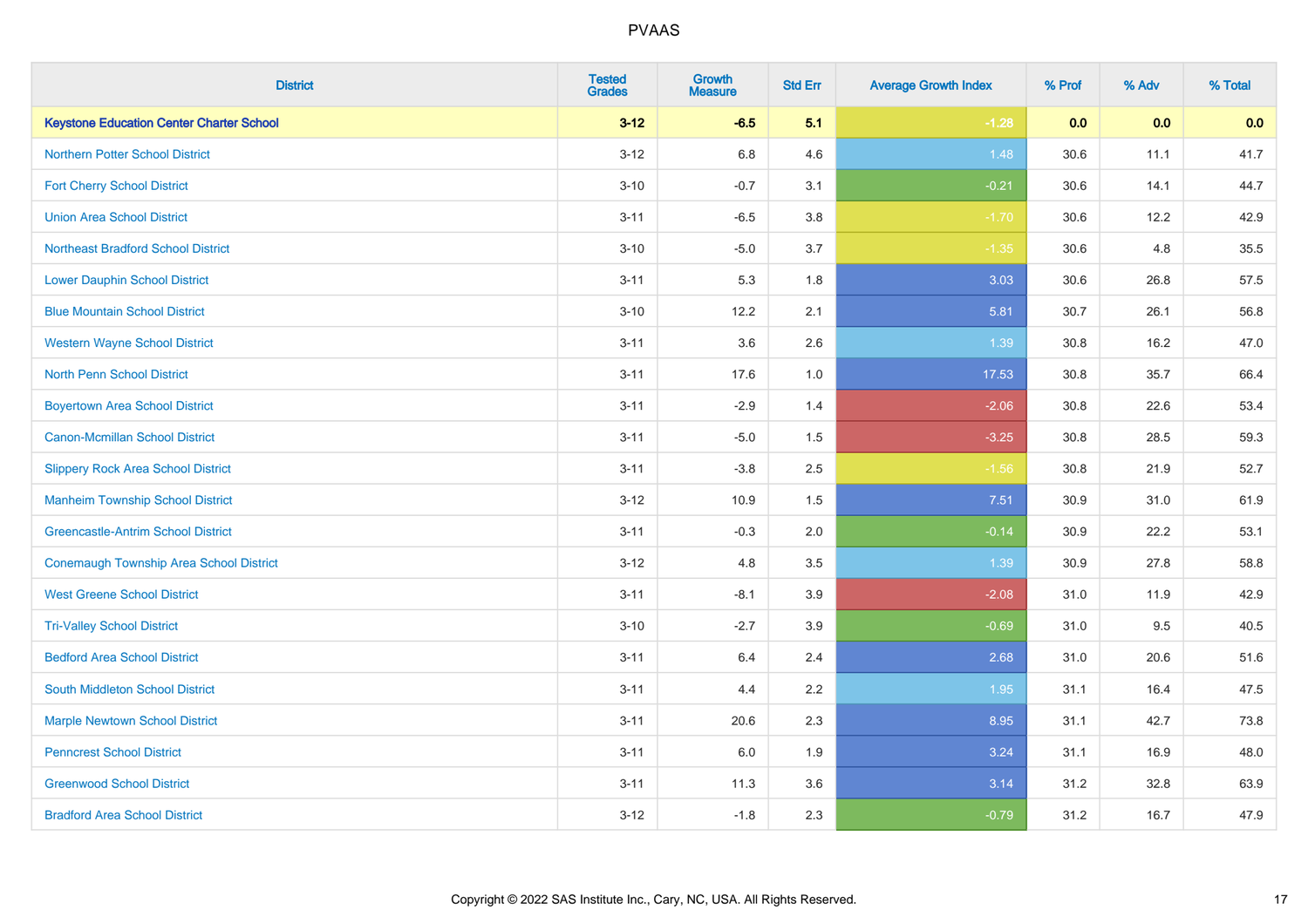| <b>District</b>                                 | <b>Tested</b><br><b>Grades</b> | <b>Growth</b><br><b>Measure</b> | <b>Std Err</b> | <b>Average Growth Index</b> | % Prof | % Adv | % Total |
|-------------------------------------------------|--------------------------------|---------------------------------|----------------|-----------------------------|--------|-------|---------|
| <b>Keystone Education Center Charter School</b> | $3 - 12$                       | $-6.5$                          | 5.1            | $-1.28$                     | 0.0    | 0.0   | 0.0     |
| <b>Unionville-Chadds Ford School District</b>   | $3 - 11$                       | 15.8                            | 1.7            | 9.12                        | 31.2   | 48.0  | 79.2    |
| <b>Neshaminy School District</b>                | $3 - 11$                       | 8.6                             | 1.3            | 6.56                        | 31.3   | 23.9  | 55.2    |
| <b>Cumberland Valley School District</b>        | $3 - 12$                       | 18.6                            | 1.2            | 15.79                       | 31.3   | 39.2  | 70.5    |
| <b>North Pocono School District</b>             | $3 - 11$                       | 13.1                            | 3.7            | 3.54                        | 31.4   | 33.3  | 64.7    |
| <b>Central York School District</b>             | $3 - 12$                       | 12.9                            | 1.5            | 8.64                        | 31.4   | 24.1  | 55.5    |
| <b>Parkland School District</b>                 | $3 - 11$                       | $-3.7$                          | 1.2            | $-3.17$                     | 31.4   | 30.6  | 62.0    |
| <b>Kane Area School District</b>                | $3 - 10$                       | $8.8\,$                         | 2.9            | 3.07                        | 31.4   | 19.8  | 51.2    |
| <b>Millville Area School District</b>           | $3 - 12$                       | $-5.6$                          | 4.4            | $-1.26$                     | 31.4   | 11.4  | 42.9    |
| <b>New Brighton Area School District</b>        | $3 - 11$                       | $-2.1$                          | 3.2            | $-0.65$                     | 31.5   | 11.1  | 42.6    |
| <b>Panther Valley School District</b>           | $3 - 12$                       | $-13.3$                         | 3.2            | $-4.10$                     | 31.5   | 4.1   | 35.6    |
| New Hope-Solebury School District               | $3 - 11$                       | 28.8                            | 2.9            | 9.77                        | 31.6   | 50.0  | 81.6    |
| <b>Ephrata Area School District</b>             | $3 - 11$                       | $6.8\,$                         | 1.7            | 4.08                        | 31.6   | 17.1  | 48.8    |
| <b>Bald Eagle Area School District</b>          | $3 - 11$                       | 7.6                             | 2.5            | 3.00                        | 31.6   | 15.6  | 47.3    |
| <b>Belle Vernon Area School District</b>        | $3 - 11$                       | 11.1                            | 2.3            | 4.88                        | 31.6   | 25.4  | 57.1    |
| <b>Clarion Area School District</b>             | $3 - 11$                       | 3.2                             | 3.7            | 0.88                        | 31.7   | 13.3  | 45.0    |
| <b>Fleetwood Area School District</b>           | $3 - 10$                       | 10.4                            | 2.0            | 5.19                        | 31.7   | 25.8  | 57.5    |
| <b>North East School District</b>               | $3 - 11$                       | $-5.3$                          | 2.7            | $-1.97$                     | 31.7   | 24.8  | 56.4    |
| <b>Uniontown Area School District</b>           | $3 - 11$                       | $-2.8$                          | 3.1            | $-0.91$                     | 31.7   | 7.3   | 39.0    |
| <b>Spring Cove School District</b>              | $3 - 11$                       | 9.1                             | 2.4            | 3.77                        | 31.8   | 25.4  | 57.1    |
| <b>Montour School District</b>                  | $3 - 11$                       | $-6.1$                          | 2.1            | $-2.95$                     | 31.8   | 23.6  | 55.3    |
| <b>Springfield School District</b>              | $3 - 11$                       | 1.2                             | 1.7            | 0.69                        | 31.8   | 25.2  | 56.9    |
| <b>Allegheny Valley School District</b>         | $3 - 11$                       | $-1.9$                          | 3.9            | $-0.48$                     | 31.8   | 11.4  | 43.2    |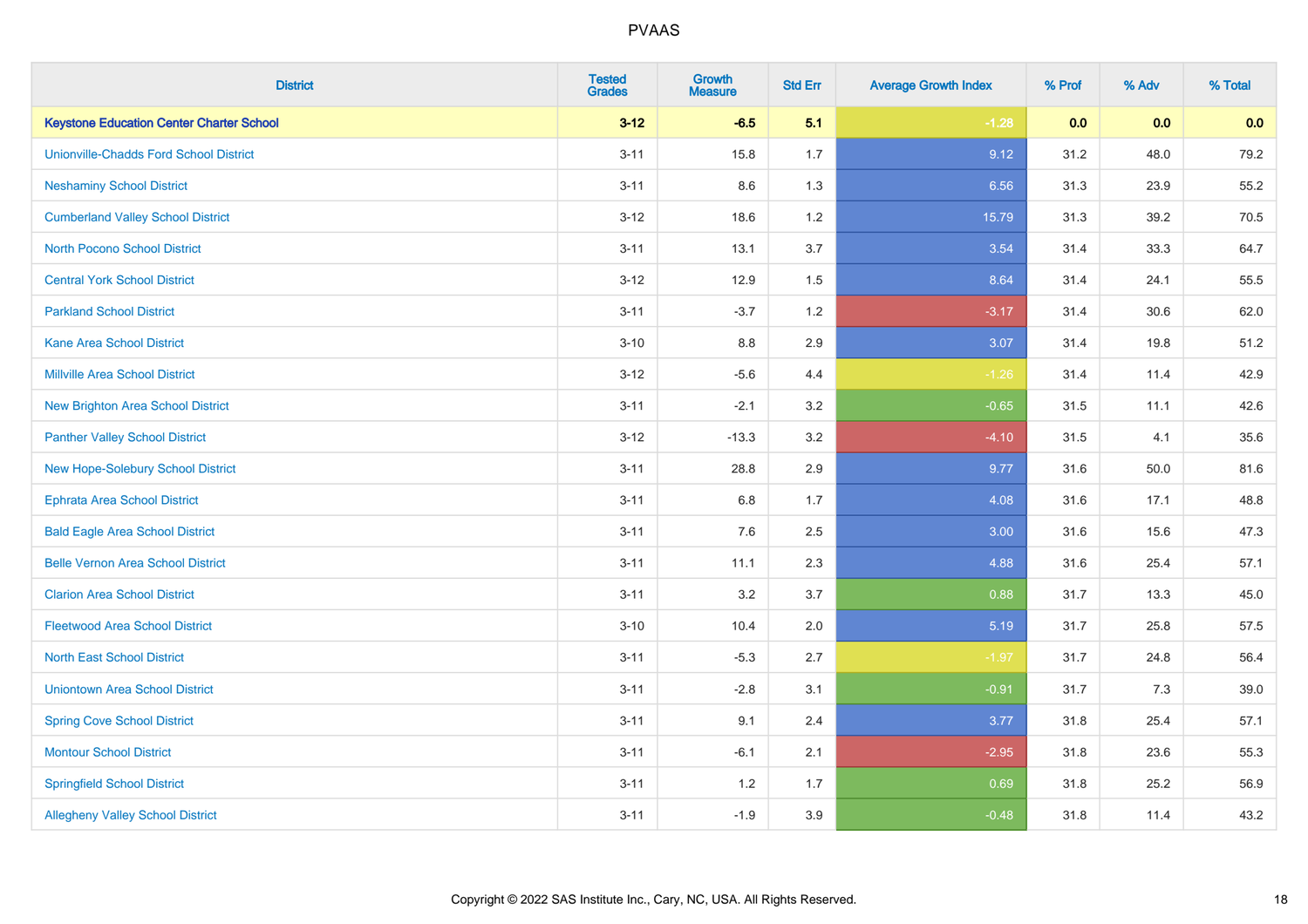| <b>District</b>                                 | <b>Tested</b><br><b>Grades</b> | <b>Growth</b><br><b>Measure</b> | <b>Std Err</b> | <b>Average Growth Index</b> | % Prof | % Adv   | % Total |
|-------------------------------------------------|--------------------------------|---------------------------------|----------------|-----------------------------|--------|---------|---------|
| <b>Keystone Education Center Charter School</b> | $3 - 12$                       | $-6.5$                          | 5.1            | $-1.28$                     | 0.0    | 0.0     | 0.0     |
| <b>Bermudian Springs School District</b>        | $3 - 11$                       | 2.5                             | 2.4            | 1.05                        | 31.8   | 23.5    | 55.3    |
| <b>West Shore School District</b>               | $3 - 12$                       | 2.2                             | 1.3            | 1.68                        | 31.8   | 15.2    | 47.1    |
| <b>Susquehanna Community School District</b>    | $3 - 11$                       | $-4.5$                          | 3.8            | $-1.19$                     | 31.9   | $8.8\,$ | 40.7    |
| <b>Albert Gallatin Area School District</b>     | $3 - 11$                       | $-1.7$                          | 2.3            | $-0.72$                     | 31.9   | 20.7    | 52.7    |
| <b>State College Area School District</b>       | $3 - 11$                       | 24.5                            | 1.3            | 18.59                       | 31.9   | 46.9    | 78.8    |
| <b>Shaler Area School District</b>              | $3 - 11$                       | $-2.1$                          | 1.8            | $-1.18$                     | 32.0   | 13.0    | 45.0    |
| <b>Pennridge School District</b>                | $3 - 10$                       | 7.4                             | $1.5\,$        | 5.10                        | 32.0   | 27.6    | 59.6    |
| <b>Ridley School District</b>                   | $3 - 12$                       | 0.3                             | 1.6            | 0.21                        | 32.0   | 10.7    | 42.6    |
| <b>Council Rock School District</b>             | $3 - 11$                       | 13.5                            | 1.1            | 12.27                       | 32.0   | 35.4    | 67.4    |
| <b>Baldwin-Whitehall School District</b>        | $3 - 11$                       | $-5.5$                          | 1.9            | $-2.93$                     | 32.0   | 14.7    | 46.7    |
| <b>Wyoming Area School District</b>             | $3 - 10$                       | $-5.5$                          | 2.5            | $-2.21$                     | 32.0   | 9.6     | 41.6    |
| <b>West Middlesex Area School District</b>      | $3 - 10$                       | $-7.4$                          | 3.5            | $-2.11$                     | 32.0   | 9.6     | 41.6    |
| <b>Fort Leboeuf School District</b>             | $3 - 11$                       | 3.5                             | 2.2            | 1.58                        | 32.0   | 16.8    | 48.8    |
| <b>Danville Area School District</b>            | $3 - 11$                       | 18.4                            | 2.6            | 7.19                        | 32.0   | 46.1    | 78.1    |
| <b>Halifax Area School District</b>             | $3 - 11$                       | 5.8                             | 3.5            | 1.64                        | 32.1   | 18.9    | 50.9    |
| <b>Greenville Area School District</b>          | $3 - 11$                       | $-13.2$                         | 3.0            | $-4.45$                     | 32.1   | 4.6     | 36.7    |
| <b>Weatherly Area School District</b>           | $3 - 11$                       | $-5.8$                          | 4.0            | $-1.44$                     | 32.1   | 8.9     | 41.1    |
| <b>Upper Saint Clair School District</b>        | $3 - 11$                       | 13.8                            | 1.8            | 7.86                        | 32.2   | 44.5    | 76.7    |
| <b>Elizabeth Forward School District</b>        | $3 - 11$                       | $-5.5$                          | 2.5            | $-2.25$                     | 32.2   | 12.8    | 45.0    |
| South Fayette Township School District          | $3 - 11$                       | 6.0                             | 1.8            | 3.33                        | 32.2   | 38.3    | 70.5    |
| <b>Phoenixville Area School District</b>        | $3 - 11$                       | 7.3                             | 1.8            | 3.96                        | 32.3   | 27.6    | 59.8    |
| <b>Whitehall-Coplay School District</b>         | $3 - 11$                       | 11.8                            | 1.7            | 7.06                        | 32.3   | 21.7    | 54.0    |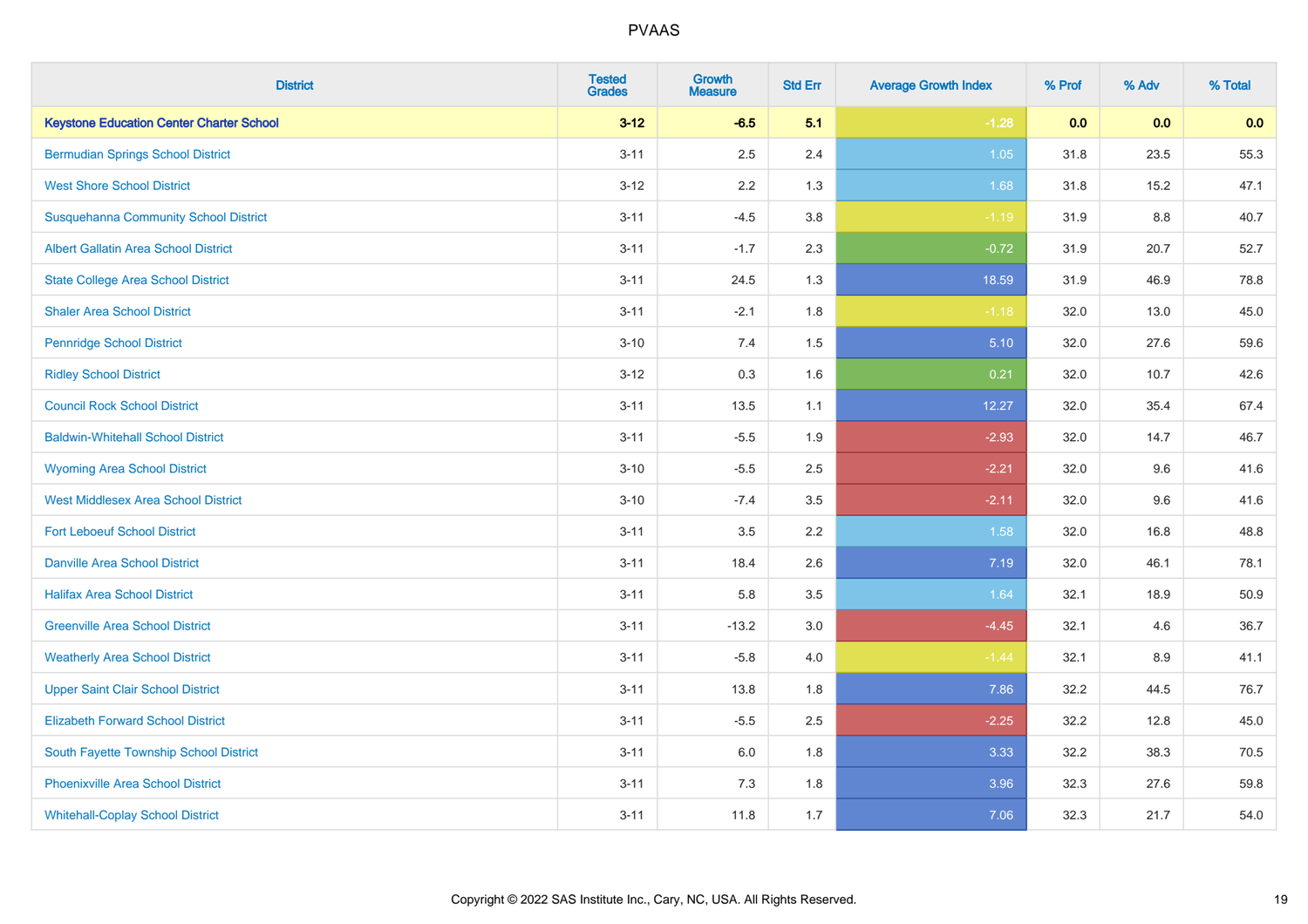| <b>District</b>                                 | <b>Tested</b><br><b>Grades</b> | <b>Growth</b><br><b>Measure</b> | <b>Std Err</b> | <b>Average Growth Index</b> | % Prof | % Adv | % Total |
|-------------------------------------------------|--------------------------------|---------------------------------|----------------|-----------------------------|--------|-------|---------|
| <b>Keystone Education Center Charter School</b> | $3 - 12$                       | $-6.5$                          | 5.1            | $-1.28$                     | 0.0    | 0.0   | 0.0     |
| <b>Bethlehem-Center School District</b>         | $3 - 10$                       | 2.1                             | 3.5            | 0.59                        | 32.3   | 4.6   | 36.9    |
| <b>Red Lion Area School District</b>            | $3 - 11$                       | 4.5                             | 1.9            | 2.31                        | 32.3   | 21.5  | 53.8    |
| <b>Camp Hill School District</b>                | $3 - 12$                       | 20.7                            | 2.9            | 7.00                        | 32.3   | 41.4  | 73.7    |
| <b>Purchase Line School District</b>            | $3 - 12$                       | 4.3                             | 3.3            | 1.30                        | 32.3   | 9.0   | 41.4    |
| <b>Avon Grove Charter School</b>                | $3 - 11$                       | 9.8                             | 3.1            | 3.18                        | 32.4   | 26.0  | 58.4    |
| <b>Dallas School District</b>                   | $3 - 11$                       | 8.1                             | 2.1            | 3.87                        | 32.4   | 22.4  | 54.8    |
| <b>Northwestern School District</b>             | $3 - 11$                       | $-14.6$                         | 3.2            | $-4.51$                     | 32.5   | 13.7  | 46.2    |
| <b>Highlands School District</b>                | $3 - 11$                       | $-1.3$                          | 2.3            | $-0.55$                     | 32.6   | 10.5  | 43.0    |
| <b>Hollidaysburg Area School District</b>       | $3 - 11$                       | $-2.7$                          | 1.6            | $-1.64$                     | 32.6   | 15.2  | 47.8    |
| Northeastern York School District               | $3 - 11$                       | 3.8                             | 1.8            | 2.11                        | 32.7   | 21.0  | 53.7    |
| Mifflinburg Area School District                | $3 - 11$                       | $-6.0$                          | 2.1            | $-2.87$                     | 32.7   | 13.3  | 46.0    |
| Southern Huntingdon County School District      | $3 - 11$                       | $-5.9$                          | 3.4            | $-1.76$                     | 32.8   | 4.9   | 37.7    |
| <b>East Penn School District</b>                | $3 - 11$                       | 8.9                             | 1.2            | 7.61                        | 32.8   | 26.4  | 59.2    |
| <b>Derry Township School District</b>           | $3 - 10$                       | 20.1                            | 2.0            | 10.20                       | 32.8   | 46.9  | 79.7    |
| <b>Armstrong School District</b>                | $3 - 11$                       | 9.8                             | 1.6            | 6.22                        | 32.8   | 24.6  | 57.4    |
| <b>Reach Cyber Charter School</b>               | $3 - 11$                       | 1.4                             | 3.6            | 0.40                        | 32.9   | 15.2  | 48.1    |
| <b>Plum Borough School District</b>             | $3 - 11$                       | $-9.4$                          | 2.4            | $-3.98$                     | 32.9   | 27.4  | 60.4    |
| <b>Radnor Township School District</b>          | $3 - 12$                       | 7.5                             | 1.9            | 4.03                        | 33.0   | 38.3  | 71.3    |
| <b>Upper Adams School District</b>              | $3 - 11$                       | 0.9                             | 2.5            | 0.37                        | 33.0   | 17.0  | 50.0    |
| <b>Dover Area School District</b>               | $3 - 12$                       | 7.1                             | 1.9            | 3.78                        | 33.0   | 18.7  | 51.7    |
| Pennsylvania Leadership Charter School          | $3 - 11$                       | $8.0\,$                         | 1.9            | 4.22                        | 33.1   | 27.8  | 60.9    |
| <b>Crestwood School District</b>                | $3 - 11$                       | $-3.4$                          | 2.2            | $-1.52$                     | 33.1   | 21.7  | 54.9    |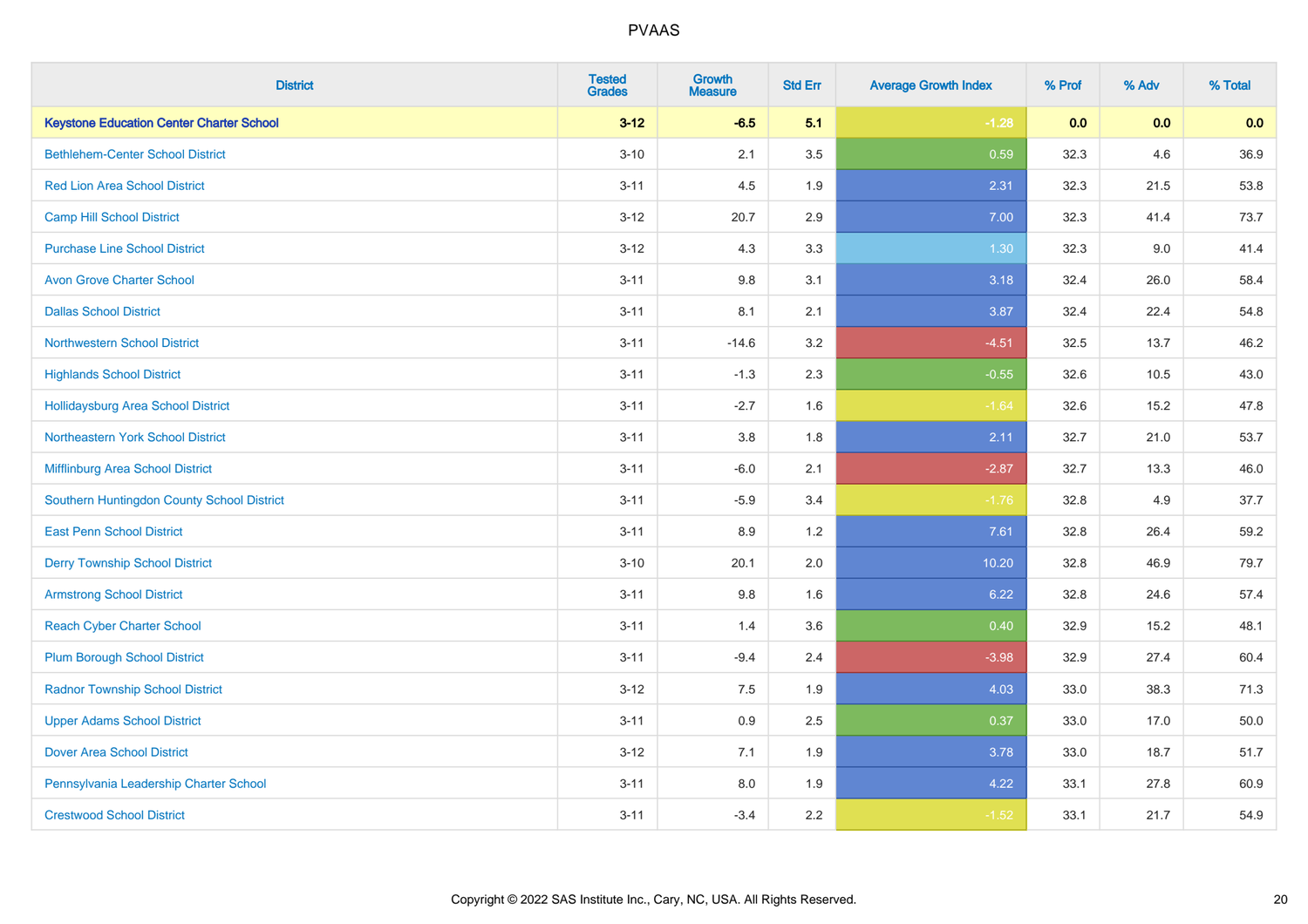| <b>District</b>                                 | <b>Tested</b><br><b>Grades</b> | <b>Growth</b><br><b>Measure</b> | <b>Std Err</b> | <b>Average Growth Index</b> | % Prof | % Adv | % Total |
|-------------------------------------------------|--------------------------------|---------------------------------|----------------|-----------------------------|--------|-------|---------|
| <b>Keystone Education Center Charter School</b> | $3 - 12$                       | $-6.5$                          | 5.1            | $-1.28$                     | 0.0    | 0.0   | 0.0     |
| <b>Chestnut Ridge School District</b>           | $3 - 12$                       | 4.0                             | 2.9            | 1.38                        | 33.2   | 11.0  | 44.2    |
| <b>Southmoreland School District</b>            | $3 - 11$                       | $-12.5$                         | 3.1            | $-4.04$                     | 33.3   | 15.5  | 48.8    |
| <b>Mount Pleasant Area School District</b>      | $3 - 11$                       | $-5.4$                          | 2.3            | $-2.37$                     | 33.3   | 8.7   | 42.0    |
| Salisbury-Elk Lick School District              | $3 - 11$                       | $-8.4$                          | 5.8            | $-1.45$                     | 33.3   | 5.6   | 38.9    |
| <b>Harmony Area School District</b>             | $3 - 10$                       | $-5.7$                          | 5.0            | $-1.13$                     | 33.3   | 0.0   | 33.3    |
| <b>Westmont Hilltop School District</b>         | $3 - 11$                       | $-1.0$                          | 2.8            | $-0.36$                     | 33.3   | 14.7  | 48.0    |
| <b>Galeton Area School District</b>             | $3 - 11$                       | 5.4                             | 5.4            | 1.01                        | 33.3   | 22.2  | 55.6    |
| <b>Wallingford-Swarthmore School District</b>   | $3 - 10$                       | 5.0                             | 2.2            | 2.25                        | 33.3   | 37.1  | 70.4    |
| Allegheny-Clarion Valley School District        | $3 - 10$                       | 12.3                            | 4.1            | 3.03                        | 33.3   | 19.0  | 52.4    |
| <b>Iroquois School District</b>                 | $3 - 11$                       | 13.6                            | 2.8            | 4.83                        | 33.3   | 16.0  | 49.4    |
| <b>Avon Grove School District</b>               | $3 - 10$                       | 7.6                             | 1.4            | 5.29                        | 33.7   | 33.2  | 67.0    |
| <b>Wayne Highlands School District</b>          | $3 - 11$                       | 22.5                            | 2.5            | 9.16                        | 33.8   | 40.4  | 74.2    |
| <b>Quakertown Community School District</b>     | $3 - 12$                       | $-4.3$                          | $1.5$          | $-2.79$                     | 33.8   | 20.1  | 53.8    |
| <b>Abington Heights School District</b>         | $3 - 11$                       | 6.7                             | 1.7            | 4.00                        | 33.8   | 31.7  | 65.5    |
| <b>Great Valley School District</b>             | $3 - 11$                       | 5.4                             | 2.0            | 2.77                        | 33.8   | 33.5  | 67.3    |
| <b>Apollo-Ridge School District</b>             | $3 - 12$                       | 9.5                             | 3.0            | 3.23                        | 34.0   | 9.4   | 43.4    |
| <b>General Mclane School District</b>           | $3 - 11$                       | $-10.7$                         | 2.4            | $-4.40$                     | 34.0   | 15.6  | 49.6    |
| <b>Hermitage School District</b>                | $3 - 12$                       | 14.0                            | 2.5            | 5.59                        | 34.0   | 27.0  | 61.0    |
| <b>Jenkintown School District</b>               | $3 - 11$                       | $-7.9$                          | 4.1            | $-1.92$                     | 34.1   | 27.3  | 61.4    |
| <b>Warrior Run School District</b>              | $3 - 11$                       | 10.5                            | 2.7            | 3.86                        | 34.1   | 16.8  | 50.9    |
| <b>Ligonier Valley School District</b>          | $3 - 11$                       | $-10.8$                         | 3.1            | $-3.43$                     | 34.1   | 5.8   | 39.9    |
| <b>Donegal School District</b>                  | $3 - 12$                       | 5.9                             | 2.2            | 2.72                        | 34.1   | 23.1  | 57.2    |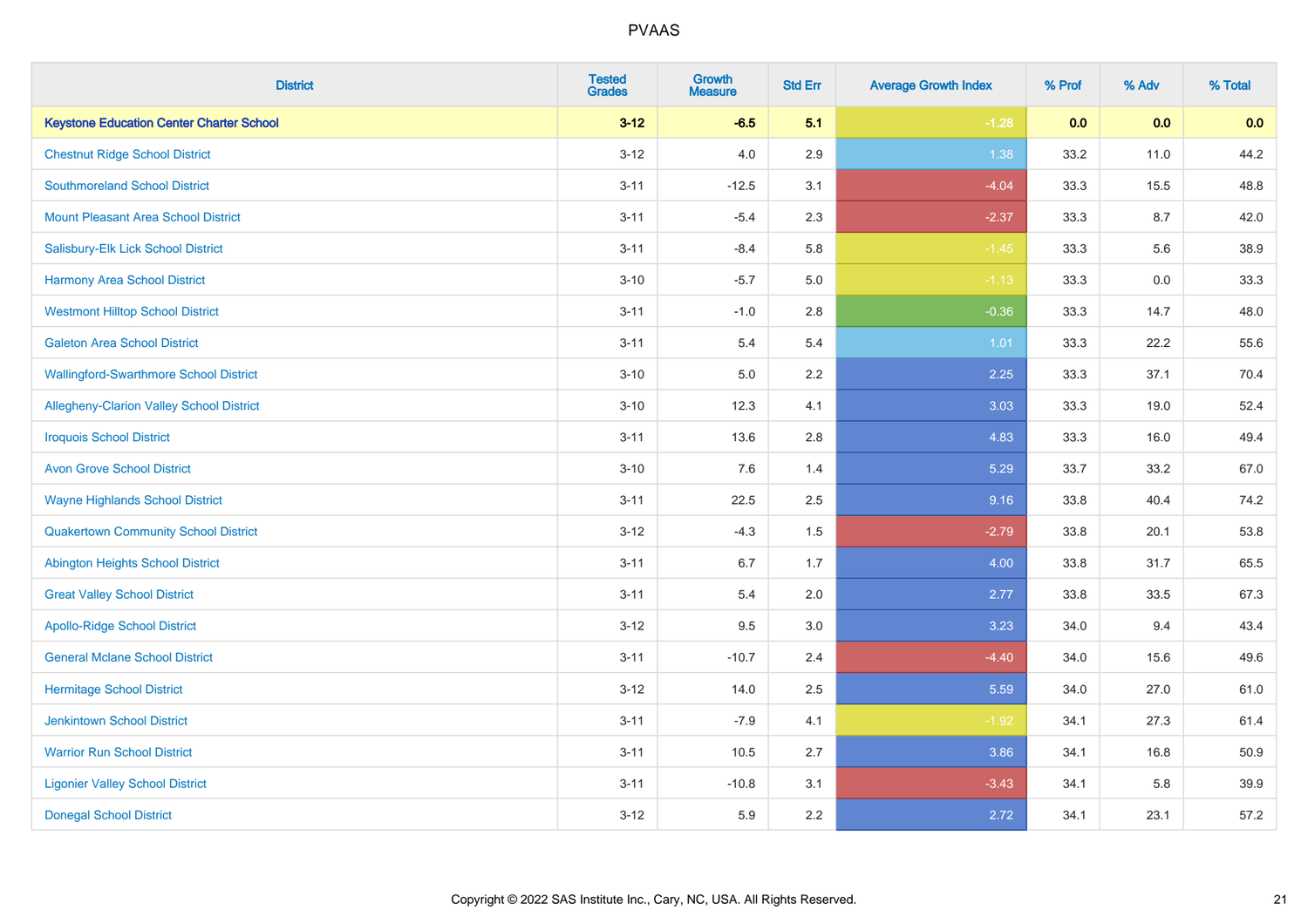| <b>District</b>                                 | <b>Tested</b><br><b>Grades</b> | Growth<br><b>Measure</b> | <b>Std Err</b> | <b>Average Growth Index</b> | % Prof | % Adv | % Total |
|-------------------------------------------------|--------------------------------|--------------------------|----------------|-----------------------------|--------|-------|---------|
| <b>Keystone Education Center Charter School</b> | $3 - 12$                       | $-6.5$                   | 5.1            | $-1.28$                     | 0.0    | 0.0   | 0.0     |
| <b>Everett Area School District</b>             | $3 - 11$                       | $-1.1$                   | 3.1            | $-0.34$                     | 34.2   | 13.2  | 47.4    |
| <b>Middletown Area School District</b>          | $3 - 11$                       | $-3.4$                   | 2.4            | $-1.44$                     | 34.3   | 15.2  | 49.4    |
| <b>Palmerton Area School District</b>           | $3 - 11$                       | $-0.9$                   | 2.7            | $-0.34$                     | 34.3   | 14.3  | 48.6    |
| <b>Tamaqua Area School District</b>             | $3 - 12$                       | 6.5                      | 2.4            | 2.72                        | 34.3   | 17.5  | 51.8    |
| <b>Upper Merion Area School District</b>        | $3 - 11$                       | 14.0                     | 2.0            | 7.15                        | 34.4   | 32.6  | 67.0    |
| <b>Moon Area School District</b>                | $3 - 11$                       | 1.5                      | 1.8            | 0.86                        | 34.5   | 25.5  | 60.0    |
| <b>Harbor Creek School District</b>             | $3 - 11$                       | 13.4                     | 2.3            | 5.80                        | 34.5   | 40.7  | 75.2    |
| <b>Hopewell Area School District</b>            | $3 - 11$                       | 0.8                      | 2.6            | 0.31                        | 34.5   | 12.4  | 46.9    |
| <b>Millcreek Township School District</b>       | $3 - 11$                       | 9.1                      | 1.4            | 6.61                        | 34.5   | 30.1  | 64.6    |
| <b>Evergreen Community Charter School</b>       | $6 - 11$                       | $-1.1$                   | 4.7            | $-0.23$                     | 34.6   | 26.9  | 61.5    |
| <b>Blackhawk School District</b>                | $3 - 11$                       | 2.0                      | 2.3            | 0.87                        | 34.6   | 20.7  | 55.3    |
| <b>Coudersport Area School District</b>         | $3 - 11$                       | 14.8                     | 3.4            | 4.33                        | 34.7   | 28.0  | 62.7    |
| <b>Upper Dublin School District</b>             | $3 - 12$                       | 2.1                      | 1.8            | 1.19                        | 34.7   | 30.0  | 64.7    |
| West Jefferson Hills School District            | $3 - 11$                       | 1.9                      | 1.9            | 0.99                        | 34.8   | 27.3  | 62.1    |
| <b>Derry Area School District</b>               | $3 - 11$                       | $-11.8$                  | 2.6            | $-4.53$                     | 34.8   | 6.1   | 40.9    |
| <b>Avella Area School District</b>              | $3 - 12$                       | 1.6                      | 4.7            | 0.34                        | 34.8   | 7.2   | 42.0    |
| <b>Steel Valley School District</b>             | $3 - 11$                       | 11.1                     | 3.3            | 3.33                        | 34.8   | 10.1  | 44.9    |
| <b>Central Bucks School District</b>            | $3 - 11$                       | 15.5                     | 0.9            | 17.94                       | 34.8   | 41.4  | 76.2    |
| <b>Annville-Cleona School District</b>          | $3 - 12$                       | 1.1                      | 2.4            | 0.45                        | 34.8   | 13.6  | 48.5    |
| <b>Garnet Valley School District</b>            | $3 - 10$                       | 0.2                      | 1.7            | 0.13                        | 34.9   | 26.4  | 61.3    |
| <b>Cameron County School District</b>           | $3 - 12$                       | $-5.0$                   | 4.4            | $-1.12$                     | 34.9   | 4.8   | 39.7    |
| <b>Athens Area School District</b>              | $3 - 11$                       | 2.6                      | 2.3            | 1.11                        | 34.9   | 12.3  | 47.3    |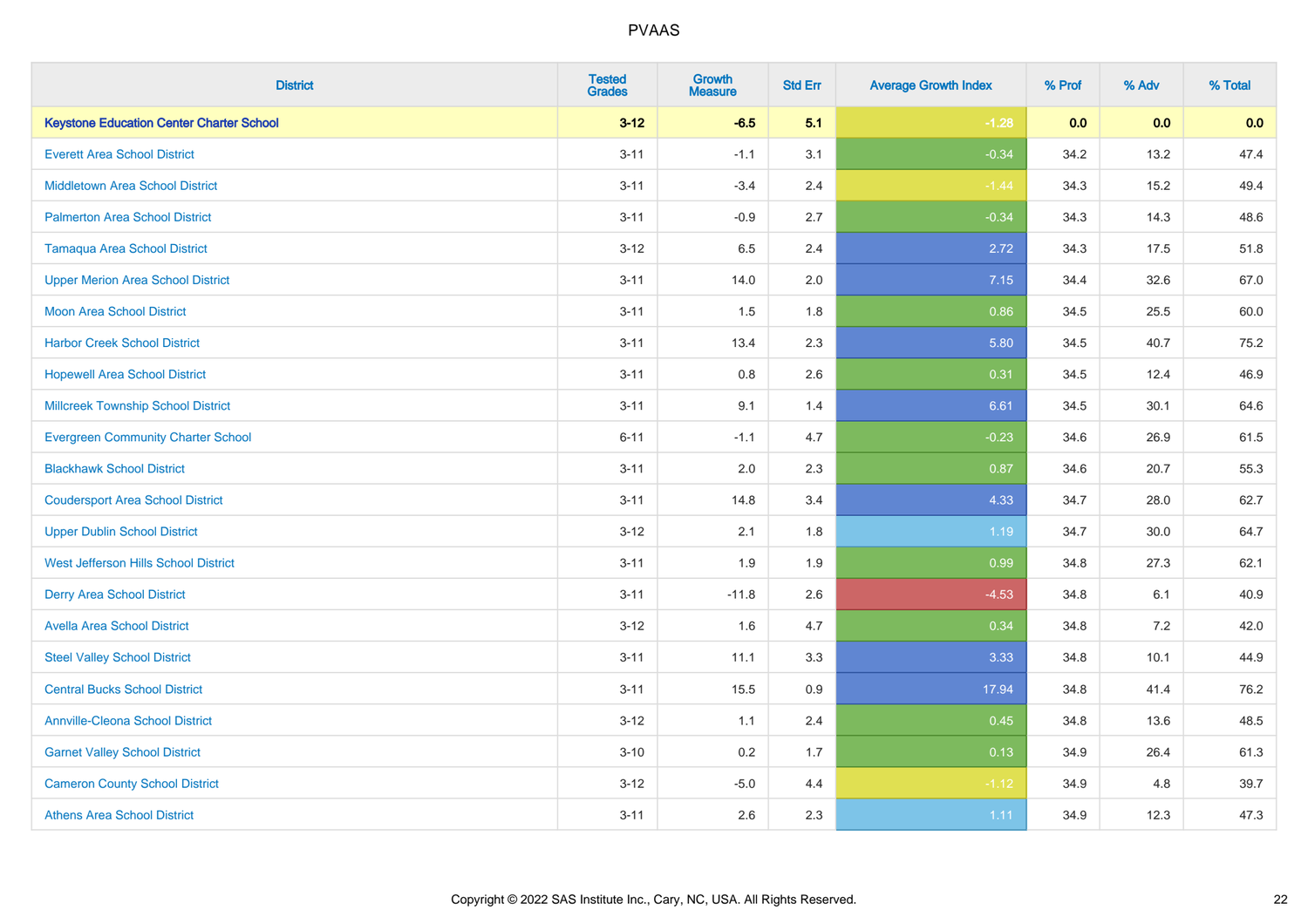| <b>District</b>                                 | <b>Tested</b><br><b>Grades</b> | <b>Growth</b><br><b>Measure</b> | <b>Std Err</b> | <b>Average Growth Index</b> | % Prof | % Adv | % Total  |
|-------------------------------------------------|--------------------------------|---------------------------------|----------------|-----------------------------|--------|-------|----------|
| <b>Keystone Education Center Charter School</b> | $3 - 12$                       | $-6.5$                          | 5.1            | $-1.28$                     | 0.0    | 0.0   | 0.0      |
| <b>Conestoga Valley School District</b>         | $3 - 11$                       | 2.4                             | 1.7            | 1.43                        | 35.0   | 23.5  | 58.5     |
| <b>Keystone School District</b>                 | $3 - 11$                       | 7.8                             | 5.7            | 1.37                        | 35.0   | 45.0  | 80.0     |
| <b>Perkiomen Valley School District</b>         | $3 - 11$                       | 2.7                             | 1.5            | 1.83                        | 35.0   | 25.3  | 60.3     |
| <b>Mohawk Area School District</b>              | $3 - 11$                       | $-10.5$                         | 2.8            | $-3.75$                     | 35.1   | 10.6  | 45.7     |
| Mechanicsburg Area School District              | $3 - 11$                       | $-5.7$                          | 1.6            | $-3.48$                     | 35.1   | 16.0  | 51.2     |
| <b>Mifflin County School District</b>           | $3 - 11$                       | 12.3                            | 1.6            | 7.69                        | 35.1   | 15.1  | 50.3     |
| <b>Peters Township School District</b>          | $3 - 11$                       | 14.1                            | 1.7            | 8.16                        | 35.2   | 41.6  | 76.8     |
| <b>Rose Tree Media School District</b>          | $3 - 10$                       | $-2.8$                          | 2.1            | $-1.33$                     | 35.2   | 29.6  | 64.8     |
| <b>Tredyffrin-Easttown School District</b>      | $3 - 10$                       | 8.7                             | 2.4            | 3.57                        | 35.2   | 35.8  | 71.0     |
| <b>Eastern Lancaster County School District</b> | $3-12$                         | 2.9                             | 3.2            | 0.91                        | 35.2   | 36.4  | 71.6     |
| Saint Marys Area School District                | $3 - 11$                       | 6.0                             | 2.2            | 2.69                        | 35.4   | 18.3  | 53.7     |
| <b>Wilson Area School District</b>              | $3 - 11$                       | $-0.3$                          | 2.4            | $-0.12$                     | 35.4   | 14.6  | $50.0\,$ |
| Lampeter-Strasburg School District              | $3 - 12$                       | 11.0                            | 1.9            | 5.69                        | 35.4   | 32.3  | 67.7     |
| Pocono Mountain School District                 | $3-12$                         | $-4.3$                          | 1.8            | $-2.43$                     | 35.5   | 17.1  | 52.6     |
| <b>Dubois Area School District</b>              | $3 - 11$                       | $-2.8$                          | 2.0            | $-1.37$                     | 35.5   | 19.0  | 54.6     |
| Johnsonburg Area School District                | $3 - 11$                       | 5.0                             | 3.9            | 1.27                        | 35.5   | 11.8  | 47.4     |
| <b>Northgate School District</b>                | $3 - 11$                       | $-3.0$                          | 3.4            | $-0.85$                     | 35.6   | 6.8   | 42.4     |
| <b>Benton Area School District</b>              | $3 - 10$                       | 8.1                             | 4.0            | 2.01                        | 35.7   | 28.6  | 64.3     |
| <b>Gateway School District</b>                  | $3 - 11$                       | 3.1                             | 2.0            | 1.55                        | 35.7   | 18.5  | 54.2     |
| <b>Riverside Beaver County School District</b>  | $3 - 11$                       | $-5.5$                          | 2.7            | $-2.03$                     | 35.8   | 23.2  | 59.0     |
| <b>Otto-Eldred School District</b>              | $3 - 11$                       | $-0.5$                          | 3.5            | $-0.13$                     | 35.8   | 10.5  | 46.3     |
| <b>Lewisburg Area School District</b>           | $3 - 11$                       | 1.7                             | 2.4            | 0.72                        | 35.9   | 35.9  | 71.8     |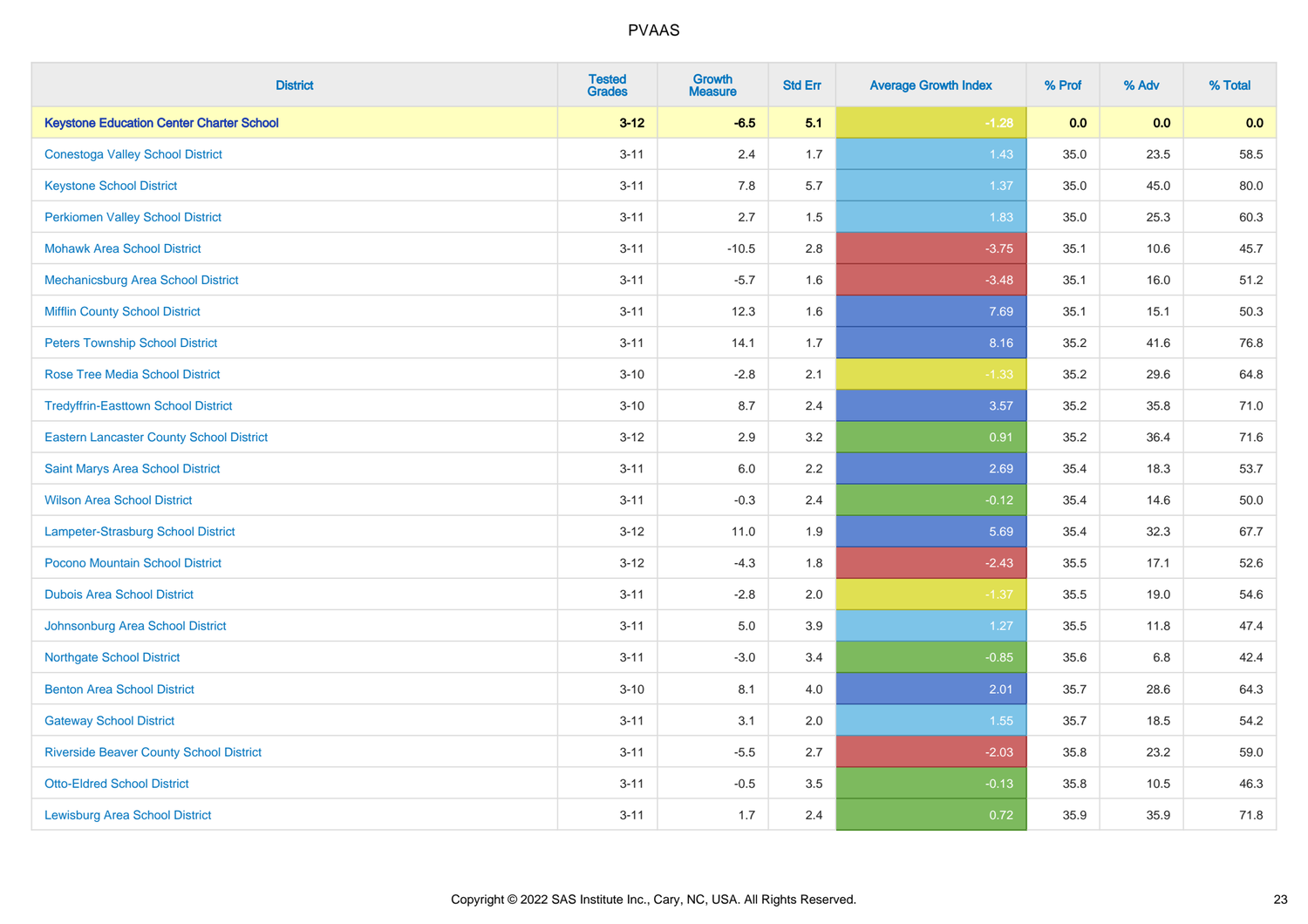| <b>District</b>                                 | <b>Tested</b><br><b>Grades</b> | <b>Growth</b><br><b>Measure</b> | <b>Std Err</b> | <b>Average Growth Index</b> | % Prof | % Adv | % Total  |
|-------------------------------------------------|--------------------------------|---------------------------------|----------------|-----------------------------|--------|-------|----------|
| <b>Keystone Education Center Charter School</b> | $3 - 12$                       | $-6.5$                          | 5.1            | $-1.28$                     | 0.0    | 0.0   | 0.0      |
| <b>Avonworth School District</b>                | $3 - 10$                       | $-6.2$                          | 2.3            | $-2.68$                     | 35.9   | 14.1  | $50.0\,$ |
| <b>Methacton School District</b>                | $3 - 11$                       | 11.0                            | 1.6            | 6.94                        | 36.0   | 33.6  | 69.6     |
| <b>South Western School District</b>            | $3 - 12$                       | 2.5                             | 1.7            | 1.48                        | 36.2   | 19.7  | 55.9     |
| Lehigh Career & Technical Institute             | $10 - 12$                      | $-0.7$                          | 6.3            | $-0.11$                     | 36.4   | 4.6   | 40.9     |
| <b>West Chester Area School District</b>        | $3 - 11$                       | $-2.1$                          | 1.2            | $-1.83$                     | 36.4   | 23.2  | 59.6     |
| South Eastern School District                   | $3 - 11$                       | $-1.0$                          | 1.8            | $-0.55$                     | 36.4   | 17.1  | 53.5     |
| <b>Elizabethtown Area School District</b>       | $3 - 12$                       | 7.1                             | 1.7            | 4.19                        | 36.4   | 27.6  | 64.0     |
| <b>Bloomsburg Area School District</b>          | $3 - 10$                       | 4.3                             | 3.4            | 1.26                        | 36.5   | 20.6  | 57.1     |
| <b>Tyrone Area School District</b>              | $3 - 12$                       | 29.2                            | 2.3            | 12.86                       | 36.6   | 29.1  | 65.7     |
| <b>Delaware Valley School District</b>          | $3 - 11$                       | 15.7                            | 1.6            | 9.62                        | 36.7   | 32.1  | 68.8     |
| <b>Mars Area School District</b>                | $3 - 10$                       | 6.6                             | 1.9            | 3.45                        | 36.7   | 32.4  | 69.1     |
| <b>Haverford Township School District</b>       | $3 - 11$                       | 1.4                             | 1.4            | 1.05                        | 36.7   | 26.3  | 63.0     |
| East Pennsboro Area School District             | $3 - 11$                       | 4.8                             | 2.1            | 2.26                        | 36.8   | 16.9  | 53.7     |
| <b>Dallastown Area School District</b>          | $3 - 11$                       | 19.9                            | 1.4            | 14.14                       | 36.8   | 34.2  | 71.0     |
| <b>Owen J Roberts School District</b>           | $3 - 11$                       | $-3.5$                          | 1.5            | $-2.27$                     | 36.8   | 24.4  | 61.2     |
| <b>Loyalsock Township School District</b>       | $3 - 12$                       | 26.7                            | 2.7            | 9.92                        | 36.8   | 35.1  | 71.9     |
| <b>Tuscarora School District</b>                | $3 - 11$                       | 13.4                            | 2.2            | 6.20                        | 37.1   | 26.3  | 63.4     |
| <b>Springfield Township School District</b>     | $3 - 11$                       | $-3.9$                          | 3.1            | $-1.27$                     | 37.2   | 30.8  | 68.1     |
| <b>West Allegheny School District</b>           | $3-12$                         | 8.6                             | 2.0            | 4.34                        | 37.3   | 27.2  | 64.5     |
| <b>Oley Valley School District</b>              | $3 - 11$                       | 1.4                             | 2.4            | 0.56                        | 37.4   | 23.9  | 61.4     |
| <b>Freeport Area School District</b>            | $3 - 10$                       | $-0.2$                          | 2.1            | $-0.10$                     | 37.4   | 29.8  | 67.2     |
| <b>Upper Dauphin Area School District</b>       | $3 - 11$                       | 16.5                            | 5.1            | 3.26                        | 37.5   | 26.8  | 64.3     |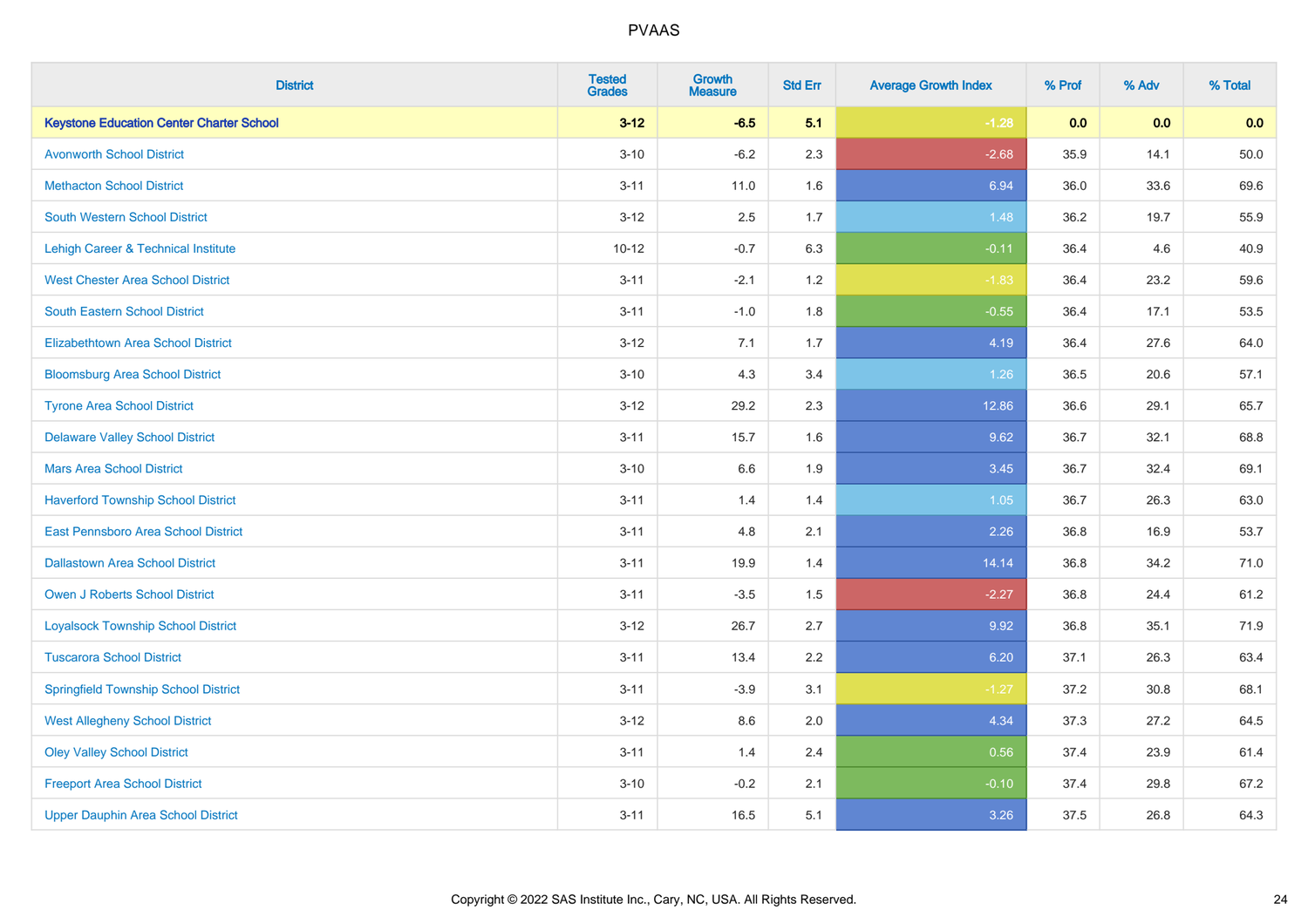| <b>District</b>                                    | <b>Tested</b><br><b>Grades</b> | <b>Growth</b><br><b>Measure</b> | <b>Std Err</b> | <b>Average Growth Index</b> | % Prof | % Adv | % Total |
|----------------------------------------------------|--------------------------------|---------------------------------|----------------|-----------------------------|--------|-------|---------|
| <b>Keystone Education Center Charter School</b>    | $3 - 12$                       | $-6.5$                          | 5.1            | $-1.28$                     | 0.0    | 0.0   | 0.0     |
| <b>Muncy School District</b>                       | $3 - 11$                       | 6.9                             | 3.3            | 2.12                        | 37.6   | 18.8  | 56.4    |
| <b>Southern York County School District</b>        | $3 - 11$                       | 15.5                            | 1.8            | 8.48                        | 37.6   | 29.2  | 66.8    |
| <b>Norwin School District</b>                      | $3 - 11$                       | $-1.1$                          | 1.6            | $-0.70$                     | 37.7   | 27.6  | 65.2    |
| <b>Leechburg Area School District</b>              | $3 - 11$                       | 7.0                             | 3.9            | 1.79                        | 37.7   | 4.9   | 42.6    |
| <b>Pennsbury School District</b>                   | $3 - 11$                       | 5.6                             | 1.3            | 4.38                        | 37.7   | 27.7  | 65.4    |
| <b>Central Valley School District</b>              | $3 - 10$                       | 4.7                             | 2.6            | 1.83                        | 37.8   | 18.5  | 56.3    |
| <b>Montrose Area School District</b>               | $3 - 10$                       | 12.3                            | 2.8            | 4.41                        | 37.8   | 28.9  | 66.7    |
| South Butler County School District                | $3 - 10$                       | 6.3                             | 2.2            | 2.80                        | 37.8   | 19.2  | 57.0    |
| <b>Hampton Township School District</b>            | $3 - 11$                       | 7.4                             | 2.0            | 3.79                        | 37.9   | 39.2  | 77.0    |
| <b>Homer-Center School District</b>                | $3 - 11$                       | 8.8                             | 3.5            | 2.53                        | 38.0   | 17.7  | 55.8    |
| <b>Lower Moreland Township School District</b>     | $3 - 11$                       | 8.7                             | 2.0            | 4.35                        | 38.2   | 33.2  | 71.4    |
| South Williamsport Area School District            | $3 - 10$                       | $0.9\,$                         | 3.1            | 0.31                        | 38.4   | 11.6  | 50.0    |
| <b>Littlestown Area School District</b>            | $3 - 11$                       | 28.7                            | 2.4            | 11.83                       | 38.4   | 29.3  | 67.7    |
| <b>Kutztown Area School District</b>               | $3 - 12$                       | 9.3                             | 2.8            | 3.34                        | 38.5   | 14.6  | 53.2    |
| <b>Wyalusing Area School District</b>              | $3 - 12$                       | 5.7                             | 3.2            | 1.78                        | 38.6   | 12.9  | 51.4    |
| <b>United School District</b>                      | $3 - 11$                       | 6.3                             | 3.3            | 1.89                        | 38.8   | 16.3  | 55.0    |
| <b>Twin Valley School District</b>                 | $3 - 12$                       | $-3.2$                          | 1.9            | $-1.68$                     | 38.8   | 19.8  | 58.6    |
| Palmyra Area School District                       | $3 - 11$                       | 16.2                            | 1.8            | 9.02                        | 38.8   | 34.0  | 72.8    |
| <b>Newport School District</b>                     | $3 - 12$                       | 3.8                             | 3.3            | 1.17                        | 38.8   | 10.4  | 49.2    |
| Montoursville Area School District                 | $3-12$                         | $-8.4$                          | 2.6            | $-3.17$                     | 38.8   | 18.2  | 57.0    |
| <b>Souderton Area School District</b>              | $3 - 11$                       | 18.5                            | 1.4            | 12.86                       | 39.2   | 31.2  | 70.4    |
| <b>Lincoln Park Performing Arts Charter School</b> | $7 - 11$                       | $-14.9$                         | 2.7            | $-5.45$                     | 39.3   | 8.9   | 48.2    |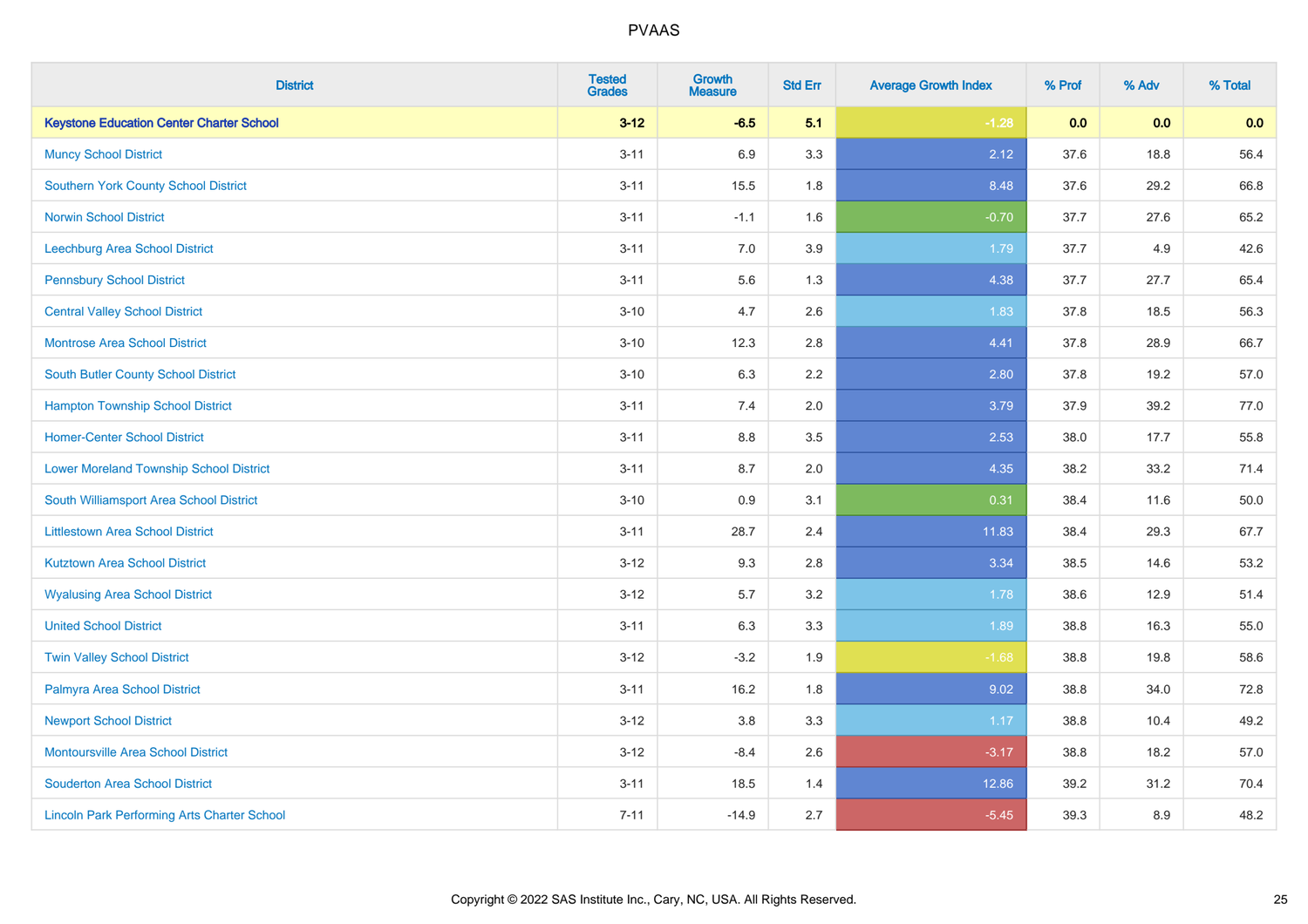| <b>District</b>                                 | <b>Tested</b><br><b>Grades</b> | Growth<br><b>Measure</b> | <b>Std Err</b> | <b>Average Growth Index</b> | % Prof | % Adv | % Total |
|-------------------------------------------------|--------------------------------|--------------------------|----------------|-----------------------------|--------|-------|---------|
| <b>Keystone Education Center Charter School</b> | $3 - 12$                       | $-6.5$                   | 5.1            | $-1.28$                     | 0.0    | 0.0   | 0.0     |
| Jersey Shore Area School District               | $3 - 11$                       | 0.7                      | 2.5            | 0.27                        | 39.3   | 13.6  | 52.9    |
| Southern Lehigh School District                 | $3 - 11$                       | $-4.1$                   | 2.1            | $-1.94$                     | 39.3   | 28.0  | 67.2    |
| Mt Lebanon School District                      | $3 - 11$                       | 2.4                      | 1.3            | 1.79                        | 39.3   | 37.4  | 76.8    |
| <b>Quaker Valley School District</b>            | $3 - 11$                       | 12.2                     | 2.5            | 4.90                        | 39.5   | 26.4  | 65.9    |
| <b>Chichester School District</b>               | $3 - 11$                       | $-1.8$                   | 4.2            | $-0.44$                     | 40.0   | 14.0  | 54.0    |
| <b>Bethel Park School District</b>              | $3 - 11$                       | $-4.4$                   | 1.7            | $-2.62$                     | 40.1   | 27.3  | 67.4    |
| <b>Richland School District</b>                 | $3 - 11$                       | $-6.9$                   | 2.6            | $-2.63$                     | 40.1   | 20.9  | 61.0    |
| <b>Line Mountain School District</b>            | $3 - 11$                       | 11.7                     | 3.9            | 3.01                        | 40.4   | 42.3  | 82.7    |
| <b>Seneca Valley School District</b>            | $3 - 11$                       | 0.8                      | 1.4            | 0.54                        | 40.6   | 25.2  | 65.8    |
| <b>Bellwood-Antis School District</b>           | $3 - 10$                       | 3.5                      | $2.8\,$        | 1.24                        | 40.9   | 19.4  | 60.2    |
| <b>Greater Latrobe School District</b>          | $3 - 11$                       | $-14.1$                  | 2.0            | $-7.14$                     | 41.0   | 12.6  | 53.6    |
| <b>Windber Area School District</b>             | $3 - 11$                       | $-11.9$                  | 3.0            | $-3.94$                     | 41.0   | 10.3  | 51.3    |
| <b>Sharpsville Area School District</b>         | $3 - 11$                       | 3.8                      | 3.7            | 1.04                        | 41.1   | 23.2  | 64.3    |
| <b>Brockway Area School District</b>            | $3 - 11$                       | $-0.4$                   | $3.5\,$        | $-0.11$                     | 41.2   | 13.8  | 55.0    |
| <b>Conewago Valley School District</b>          | $3 - 12$                       | 7.6                      | 1.7            | 4.46                        | 41.3   | 19.4  | 60.6    |
| Shenango Area School District                   | $3 - 11$                       | 1.7                      | 3.2            | 0.52                        | 41.4   | 13.8  | 55.3    |
| Jamestown Area School District                  | $3 - 11$                       | $-9.5$                   | 4.1            | $-2.33$                     | 41.5   | 4.9   | 46.3    |
| <b>Lakeview School District</b>                 | $3 - 11$                       | $-1.9$                   | $3.5\,$        | $-0.53$                     | 41.5   | 12.3  | 53.8    |
| California Area School District                 | $3 - 10$                       | $-13.7$                  | 4.5            | $-3.06$                     | 41.7   | 16.7  | 58.3    |
| Northwestern Lehigh School District             | $3 - 11$                       | $-2.4$                   | 2.1            | $-1.14$                     | 41.7   | 17.9  | 59.5    |
| <b>Fairview School District</b>                 | $3 - 11$                       | 8.3                      | 2.4            | 3.43                        | 41.9   | 34.9  | 76.7    |
| <b>Ridgway Area School District</b>             | $3 - 11$                       | $-6.1$                   | 4.0            | $-1.53$                     | 42.2   | 15.6  | 57.8    |